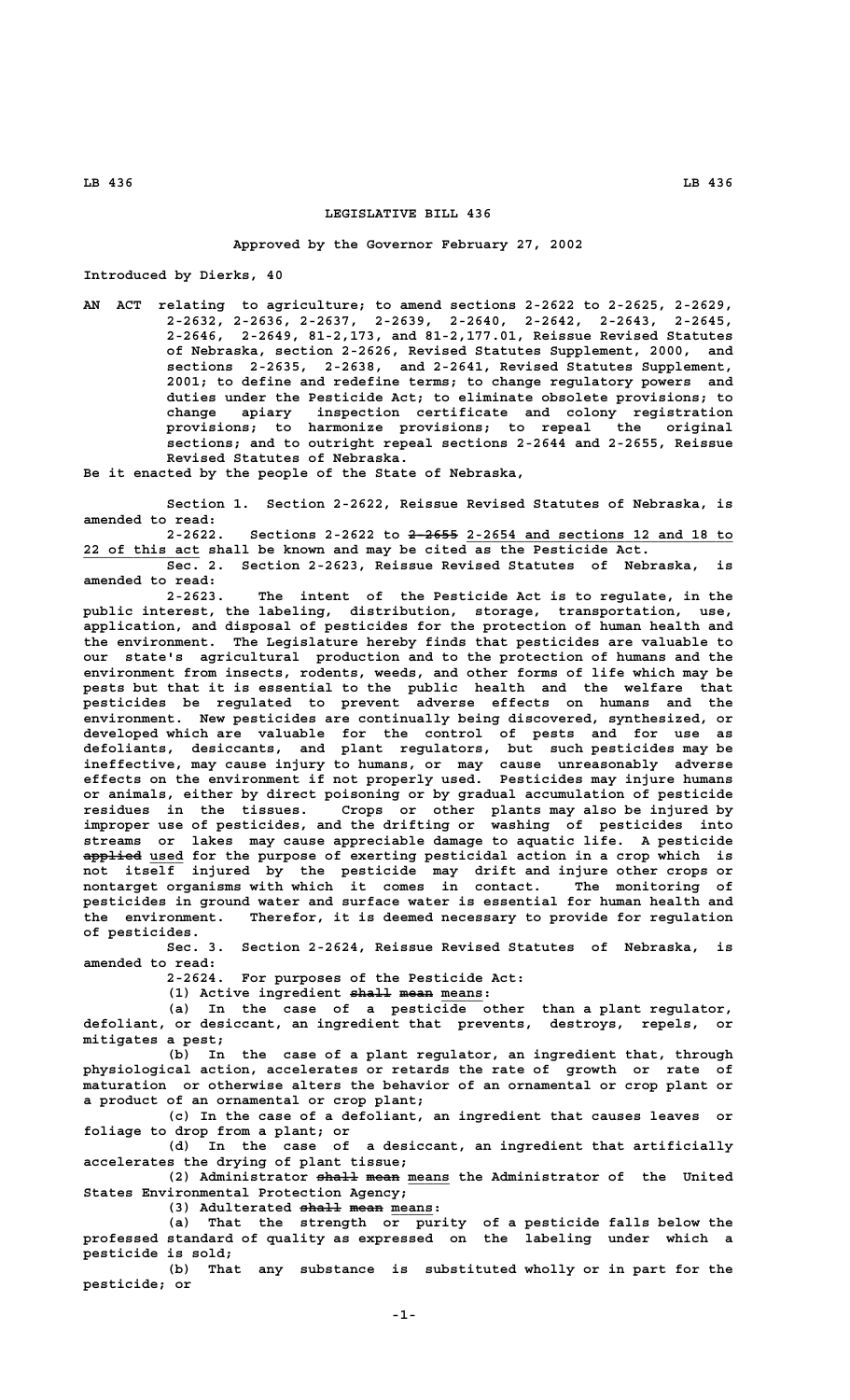**(c) That any valuable constituent of the pesticide has been wholly or in part abstracted;**

 **————— ———— \_\_\_\_\_ (4) Animal shall mean means a vertebrate or invertebrate species, including humans, other mammals, birds, fish, and shellfish;**

(5) Antidote <del>shall</del> mean means a practical treatment used in **preventing or lessening ill effects from poisoning, including first aid;**

(6) Biological control agent shall mean means any living organism **applied to or introduced into the environment that is intended to function as a pesticide against another organism;**

(7) Bulk <del>shall</del> mean means any distribution of a pesticide in a **refillable container designed and constructed to accommodate the return and refill of greater than fifty-five gallons of liquid measure or one hundred pounds of dry net weight of the product;**

**(8)** Certified applicator shall mean an individual who is licensed under the act as authorized to use any pesticide which is classified for **restricted use. Certified applicator shall include commercial applicator, —————————— ———— ————————— —————————— ————— ——————— —————————— ——————————**  $n$  oncommercial applicator, and private applicator,

**(9)** Commercial applicator shall mean a certified means any  ${\tt applicator}_{\bm{\tau}}$  whether or not he or she is a private applicator with respect to **some uses, who uses any pesticide which is classified for restricted use for ———— ————— ——— ———— ——— ————————— ————— —— —————————— ——— —————————— ——— ——** any purpose or on any property other than as provided by subdivision (35) of this section. Commercial applicator shall also include those persons required to be <del>licensed</del> under subsection  $\{2\}$  of section 2-2638 required by the act to  **\_\_\_\_\_\_\_\_\_\_\_\_\_\_\_\_\_\_\_\_\_\_\_\_\_\_\_\_\_\_\_\_\_\_\_\_\_\_ obtain a commercial applicator license;**

**(10)** Dealer shall mean means any manufacturer, registrant, or **distributor who is required to be licensed as such under section 2-2635;**

**(11)** Defoliant shall mean means a substance or mixture of **substances intended to cause the leaves or foliage to drop from a plant, with or without causing abscission;**

**(12)** (11) Department shall mean means the Department of Agriculture; **(13)** Oesiccant shall mean means a substance or mixture of **substances intended to artificially accelerate the drying of plant tissue;**

 $\overline{(14)}$   $\overline{(13)}$  Device shall mean means an instrument or contrivance, **other than a firearm, that is used to trap, destroy, repel, or mitigate a pest or other form of plant or animal life, other than a human or a bacteria, virus, or other microorganism on or in living humans or other living animals. ————— \_\_\_\_ Device shall does not include equipment intended to be used for the application of pesticides when sold separately from a pesticide;**

**(15)** (14) Director shall mean means the Director of Agriculture or **his or her designee;**

 $(15)$  Distribute shall mean means to offer for sale, hold for **sale, sell, barter, exchange, supply, deliver, offer to deliver, ship, hold for shipment, deliver for shipment, or release for shipment;**

<del>(17)</del> (16) Environment <del>shall include</del> includes water, air, land, **plants, humans, and other animals living in or on water, air, or land and interrelationships which exist among these;**

 **———— \_\_\_\_ ————— ———— \_\_\_\_\_ (18) (17) Federal act shall mean means the Federal Insecticide, Fungicide, and Rodenticide Act, 7 U.S.C. 136 et seq., and any regulations \_\_\_\_\_\_\_\_\_\_\_\_\_\_\_\_\_\_\_\_\_\_\_\_\_\_\_\_\_\_\_\_\_\_\_\_\_\_\_\_\_\_\_ adopted and promulgated under it, as the act and regulations existed on the \_\_\_\_\_\_\_\_\_\_\_\_\_\_\_\_\_\_\_\_\_\_\_\_\_\_ effective date of this act;**

 $\overline{19}$  (18) Federal agency shall mean means the United States **Environmental Protection Agency;**

**(20)** (19) Fungus <del>shall</del> mean means any non-chlorophyll-bearing **thallophyte, including rust, smut, mildew, mold, yeast, and bacteria, but ————— \_\_\_\_ shall does not include non-chlorophyll-bearing thallophytes on or in living humans or other living animals or those on or in a processed food or beverage or pharmaceuticals;**

**(21) (20) Inert ingredient shall mean means an ingredient that is ———— \_\_\_\_ ————— ———— \_\_\_\_\_ not an active ingredient;**

**(22) (21) Ingredient statement shall mean means a statement which ———— \_\_\_\_ ————— ———— \_\_\_\_\_ contains the name and percentage of each active ingredient and the total percentage of all inert ingredients in the pesticide. If the pesticide contains arsenic in any form, a statement of the percentage of total water-soluble arsenic calculated as elementary arsenic shall be included;**

 $\frac{(22)}{23}$  Insect <del>shall</del> mean means any of the numerous small **invertebrate animals generally having a segmented body and for the most part belong to the class Insecta, comprising six-legged, usually winged forms such** as beetles, bugs, bees, and flies. Insect shall includes allied **classes of arthropods, the members of which are wingless and usually have more than six legs, such as spiders, mites, ticks, centipedes, and wood lice;**

**(24)** (23) Label <del>shall</del> mean means the written, printed, or graphic **matter on or attached to a pesticide or device or any of its containers or**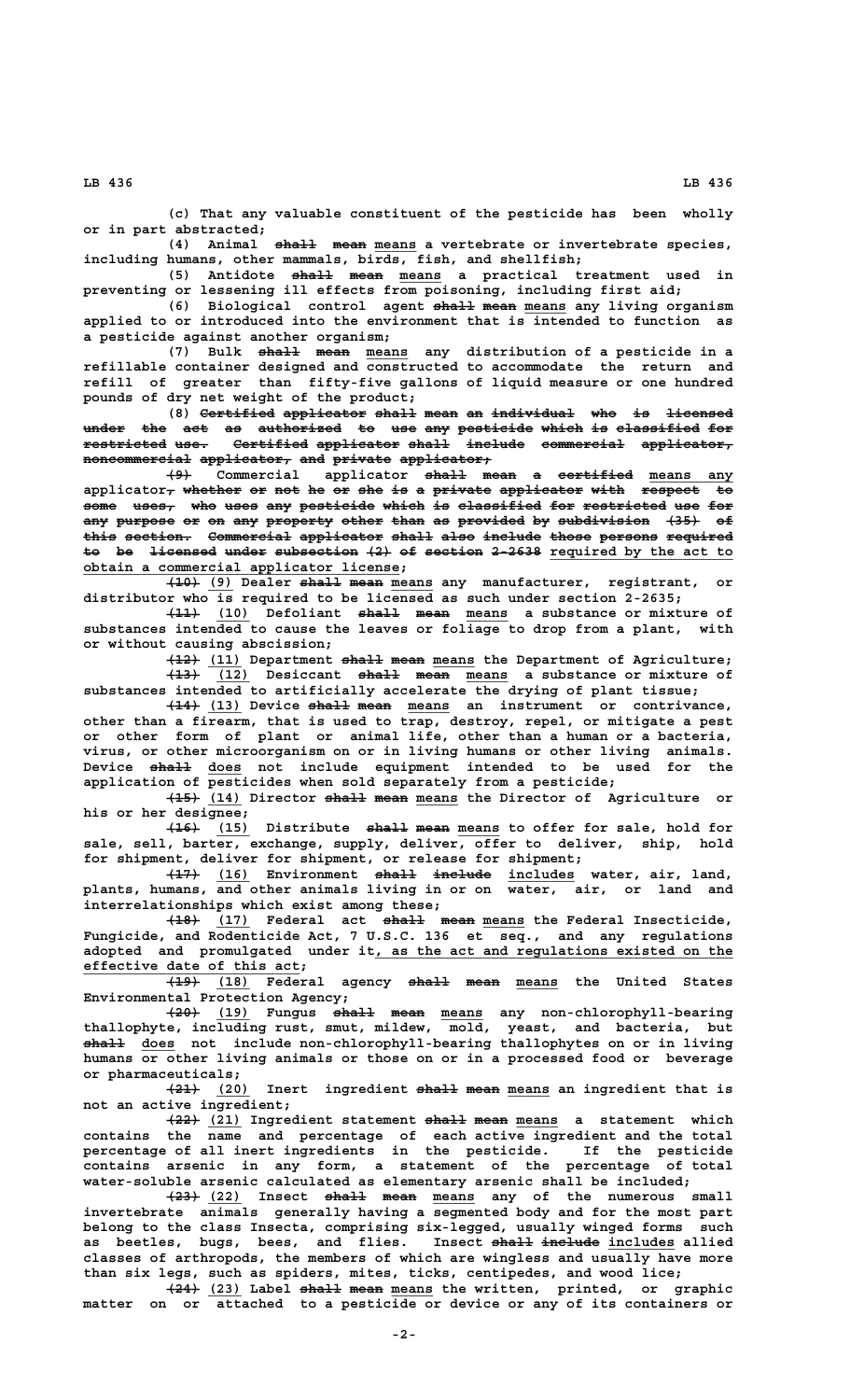**wrappers;**

 $\overline{25}$  (24) Labeling <del>shall</del> means all labels and any other **written, printed, or graphic matter (a) accompanying the pesticide or device at any time or (b) to which reference is made on a label or in literature accompanying or referring to a pesticide or device, except accurate, nonmisleading references made to a current official publication of a federal or state institution or agency authorized by law to conduct research in the field of pesticides;**

**(26) Land shall mean any land or water area, including airspace, and ———— ———— ————— ———— ——— ———— —— ————— ————— ————————— ————————— ——** any plant, animal, structure, building, contrivance, commodity, or machinery, whether fixed or mobile, appurtenant to or situated on a land or water area or  $\overline{a}\overline{a}$  **including any used for transportation**;

 **\_\_\_\_\_\_\_\_\_\_\_\_\_\_\_\_\_\_\_\_\_\_\_\_\_\_\_\_\_\_\_\_\_\_\_\_\_\_\_\_\_\_\_\_\_\_\_\_\_\_\_\_\_\_\_\_\_\_\_\_\_\_\_\_\_\_\_\_ (25) License holder means any person licensed under the Pesticide Act;\_\_\_\_**

 **\_\_\_\_\_\_\_\_\_\_\_\_\_\_\_\_\_\_\_\_\_\_\_\_\_\_\_\_\_\_\_\_\_\_\_\_\_\_\_\_\_\_\_\_\_\_\_\_\_\_\_\_\_\_\_\_\_\_\_\_\_\_\_\_\_\_\_\_ (26) Licensed certified applicator means any person licensed and \_\_\_\_\_\_\_\_\_\_\_\_\_\_\_\_\_\_\_\_\_\_\_\_\_\_\_\_\_\_\_\_\_\_\_\_\_\_\_\_\_\_\_\_\_\_\_\_\_\_\_\_\_\_\_\_\_\_\_\_\_\_\_\_\_\_\_\_\_\_\_\_\_\_\_\_\_\_ certified under the act as a commercial applicator, noncommercial applicator, \_\_\_\_\_\_\_\_\_\_\_\_\_\_\_\_\_\_\_\_\_\_ or private applicator;**

**(27) Misbranded shall mean means that any pesticide meets one or more of the following criteria:**

**(a) Its labeling bears any statement, design, or graphic representation relative to the pesticide or to its ingredients which is false or misleading in any particular;**

**(b) It is contained in a package or other container or wrapping which does not conform to the standards established by the administrator pursuant to section 136w(c) of the federal act;**

**(c) It is an imitation of or distributed under the name of another pesticide;**

**(d) Its label does not bear the registration number assigned under section 136e of the federal act to each establishment in which it was produced;**

**(e) Any word, statement, or other information required by or under authority of the Pesticide Act to appear on the label or labeling is not prominently placed thereon with such conspicuousness, as compared with other words, statements, designs, or graphic matter in the labeling, and in such terms as to render it likely to be read and understood by the ordinary individual under customary conditions of purchase and use;**

**(f) The labeling accompanying it does not contain directions for use which are necessary for effecting the purpose for which the product is intended and if complied with, together with any requirements imposed under section 136a(d) of the federal act, are adequate to protect health and the environment;**

**(g) The label does not contain a warning or caution statement which may be necessary and if complied with, together with any requirements imposed under the Pesticide Act or section 136a(d) of the federal act, is adequate to protect health and the environment;**

**(h) In the case of a pesticide not registered in accordance with sections 2-2628 and 2-2629 and intended for export, the label does not contain, in words prominently placed thereon with such conspicuousness, as compared with other words, statements, designs, or graphic matter in the labeling, as to render it likely to be noted by the ordinary individual under customary conditions of purchase and use, the words Not Registered for Use in the United States of America;**

**(i) The label does not bear an ingredient statement on that part of the immediate container, and on the outside container or wrapper of the retail package, if any, through which the ingredient statement on the immediate container cannot be clearly read, which is presented or displayed under customary conditions of purchase, except that a pesticide is not misbranded under this subdivision if:**

**(i) The size or form of the immediate container or the outside container or wrapper of the retail package makes it impracticable to place the ingredient statement on the part which is presented or displayed under customary conditions of purchase; and**

**(ii) The ingredient statement appears prominently on another part of the immediate container or outside container or wrapper, permitted by the administrator;**

**(j) The labeling does not contain a statement of the use classification under which the product is registered;**

**(k) There is not affixed to its container, and to the outside container or wrapper of the retail package, if any, through which the required information on the immediate container cannot be clearly read, a label bearing:**

**(i) The name and address of the producer, registrant, or person for**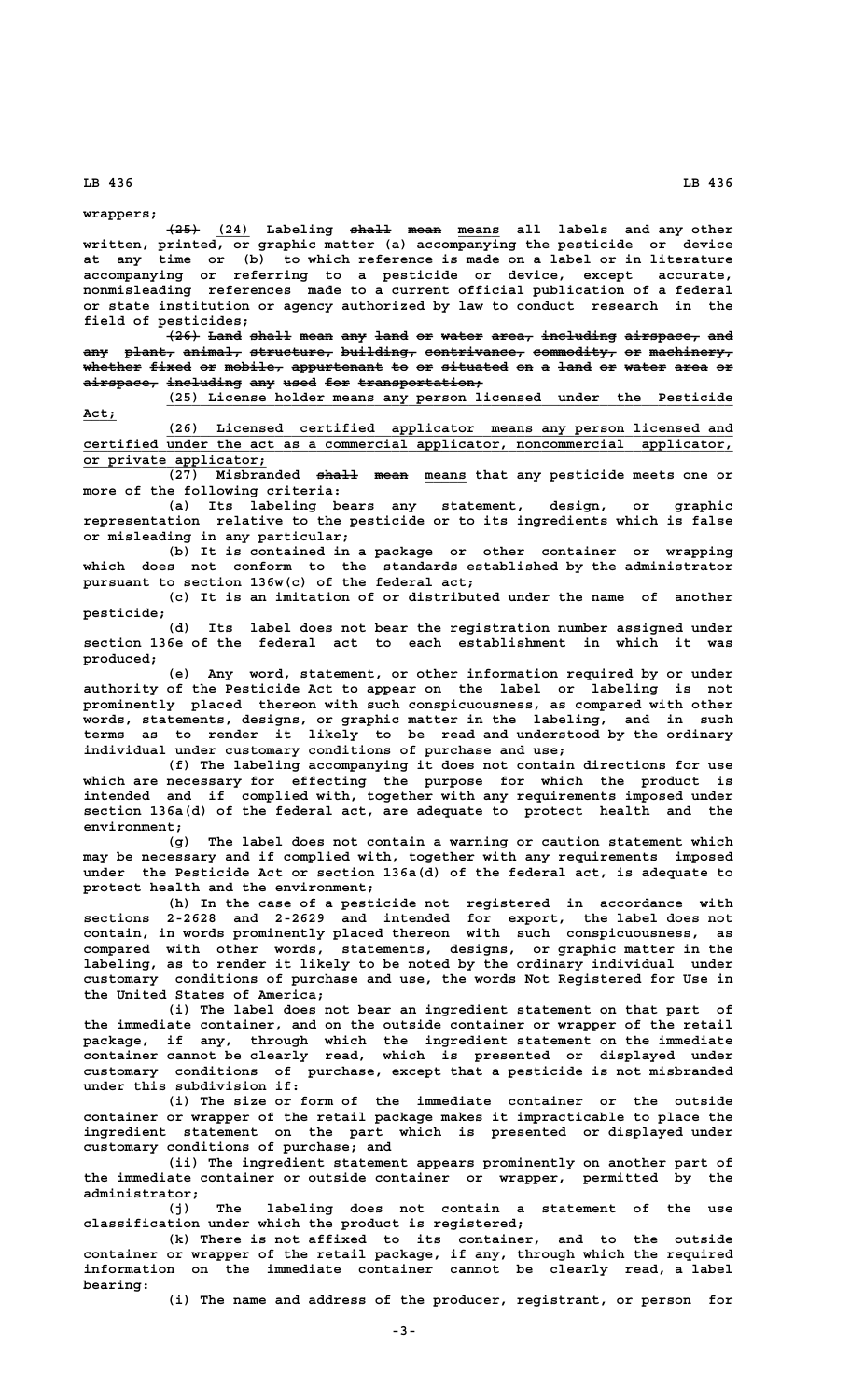**whom produced;**

**(ii) The name, brand, or trademark under which the pesticide is sold;**

**(iii) The net weight or measure of the content, except that the administrator may permit reasonable variations; and**

**(iv) When required by regulations of the administrator to effectuate the purposes of the federal act, the registration number assigned to the pesticide under such act and the use classification; or**

**(l) The pesticide contains any substance or substances in quantities highly toxic to humans, unless the label bears, in addition to any other matter required by the Pesticide Act:**

**(i) The skull and crossbones;**

**(ii) The word poison prominently in red on a background of distinctly contrasting color; and**

**(iii) A statement of a practical first-aid or other treatment in case of poisoning by the pesticide;**

(28) Nematode shall mean means an invertebrate animal of the phylum **Nemathelminthes and class Nematode, an unsegmented roundworm with an elongated, fusiform, or sac-like body covered with cuticle, inhabiting soil, water, plants, or plant parts;**

(29) Noncommercial applicator <del>shall</del> mean a certified means (a) any  **——————— \_\_\_\_\_\_\_\_\_\_\_\_\_\_\_\_\_\_\_\_\_\_\_\_\_\_\_\_\_\_\_\_\_\_\_\_\_\_\_ applicator who applies is not a commercial applicator and uses restricted-use ————— \_\_\_\_\_\_\_\_ pesticides only on lands property owned or controlled by his or her employer** or for a <del>governmental</del> federal entity or state agency or <del>subdivision</del> <del>of the</del>  **————— \_\_\_\_\_\_\_\_\_\_\_\_\_\_\_\_\_\_\_\_\_\_\_\_\_\_\_\_\_\_\_\_\_\_\_\_\_\_\_\_\_\_\_\_\_\_\_\_\_\_\_\_\_\_\_\_\_\_\_\_\_\_\_\_\_\_\_\_\_\_\_\_ state a political subdivision of the state or (b) any employee of a political \_\_\_\_\_\_\_\_\_\_\_\_\_\_\_\_\_\_\_\_\_\_\_\_\_\_\_\_\_\_\_\_\_\_\_\_\_\_\_\_\_\_\_\_\_\_\_\_\_\_\_\_\_\_\_\_\_\_\_\_\_\_\_\_\_\_\_\_\_\_\_\_\_\_\_\_\_\_ subdivision of the state who uses pesticides for outdoor vector control on \_\_\_\_\_\_\_\_\_\_\_\_\_\_\_\_\_\_\_\_\_\_\_\_\_\_\_\_\_\_\_\_ property which has public access;**

(30) Person shall mean means any individual, partnership, limited **liability company, association, corporation, or organized group of persons, whether incorporated or not;**

(31) Pest  $\frac{1}{n+1}$  mean means:

**(a) Any insect, snail, slug, rodent, bird, nematode, fungus, weed, or other form of terrestrial or aquatic plant or animal life; or**

**(b) Any virus, bacteria, or other microorganism, other than a virus, bacteria, or microorganism in or on living humans or other living animals, as defined by the department;**

(32) Pesticide shall mean means a substance or mixture of substances **intended to prevent, destroy, repel, or mitigate any pest or any substance or mixture of substances intended for use as a plant regulator, defoliant, or** desiccant, including any biological control agent. Pesticide shall include includes specialty pesticides. Pesticide shall does not include any article **that is a new animal drug within the meaning of the Federal Food, Drug, and —————— \_\_\_\_\_\_ \_\_\_\_\_\_\_\_\_\_\_\_\_\_\_\_\_\_\_\_\_\_\_\_\_\_\_\_\_\_\_ Cosmetic Act, 21 U.S.C. 321(w) 321(v), as the section existed on the \_\_\_\_\_\_\_\_\_\_\_\_\_\_\_\_\_\_\_\_\_\_\_\_\_\_\_ effective date of this act, that has been determined by the Secretary of Health and Human Services to be a new animal drug by regulation establishing conditions of use for the article, or that is an animal feed within the** meaning of the Federal Food, Drug, and Cosmetic Act, 21 U.S.C. 321(<del>x</del>) 321(w),  **\_\_\_\_\_\_\_\_\_\_\_\_\_\_\_\_\_\_\_\_\_\_\_\_\_\_\_\_\_\_\_\_\_\_\_\_\_\_\_\_\_\_\_\_\_\_\_\_\_\_\_\_\_\_\_\_\_\_\_\_\_\_\_\_\_\_\_ as the section existed on the effective date of this act, bearing or containing a new animal drug;**

 **\_\_\_\_\_\_\_\_\_\_\_\_\_\_\_\_\_\_\_\_\_\_\_\_\_\_\_\_\_\_\_\_\_\_\_\_\_\_\_\_\_\_\_\_\_\_\_\_\_\_\_\_\_\_\_\_\_\_\_\_\_\_\_\_\_\_\_\_ (33) Pesticide management plan means a state management plan for a \_\_\_\_\_\_\_\_\_\_\_\_\_\_\_\_\_\_\_\_\_\_\_\_\_\_\_\_\_\_\_ specific, identified pesticide;**

**(33)** (34) Plant regulator shall mean means a substance or mixture of **substances intended through physiological action to accelerate or retard the rate of growth or rate of maturation or otherwise to alter the behavior of an ornamental or crop plant or the product of an ornamental or crop plant but ————— \_\_\_\_ shall does not include a substance to the extent that it is intended as a plant nutrient, trace element, nutritional chemical, plant inoculant, or soil amendment;**

**(34)** (35) Pollute shall mean means to alter the physical, chemical, **or biological quality of or to contaminate water in the state, which alteration or contamination renders the water harmful, detrimental, or injurious to humans, the environment, or the public health, safety, or welfare;**

**(35)** (36) Private applicator <del>shall</del> mean a certified means an  **\_\_\_\_\_\_\_\_\_\_\_\_\_\_\_\_\_\_\_\_\_\_\_\_\_\_\_\_\_\_\_\_\_\_\_\_\_\_\_\_\_\_\_\_\_\_\_\_\_\_\_\_\_\_\_\_\_\_\_\_\_ applicator who is not a commercial applicator or a noncommercial applicator \_\_\_ and uses or supervises the use of any pesticide which is classified for restricted use for purposes of producing any agricultural commodity on property owned or rented by him or her or his or her employer or, if applied without compensation other than trading of personal services between producers of agricultural commodities, on the property of another person;**

 **\_\_\_\_\_\_\_\_\_\_\_\_\_\_\_\_\_\_\_\_\_\_\_\_\_\_\_\_\_\_\_\_\_\_\_\_\_\_\_\_\_\_\_\_\_\_\_\_\_\_\_\_\_\_\_\_\_\_\_\_\_\_\_\_\_\_\_\_ (37) Property means any land or water area, including airspace, and** any plant, animal, structure, building, contrivance, commodity, or machinery,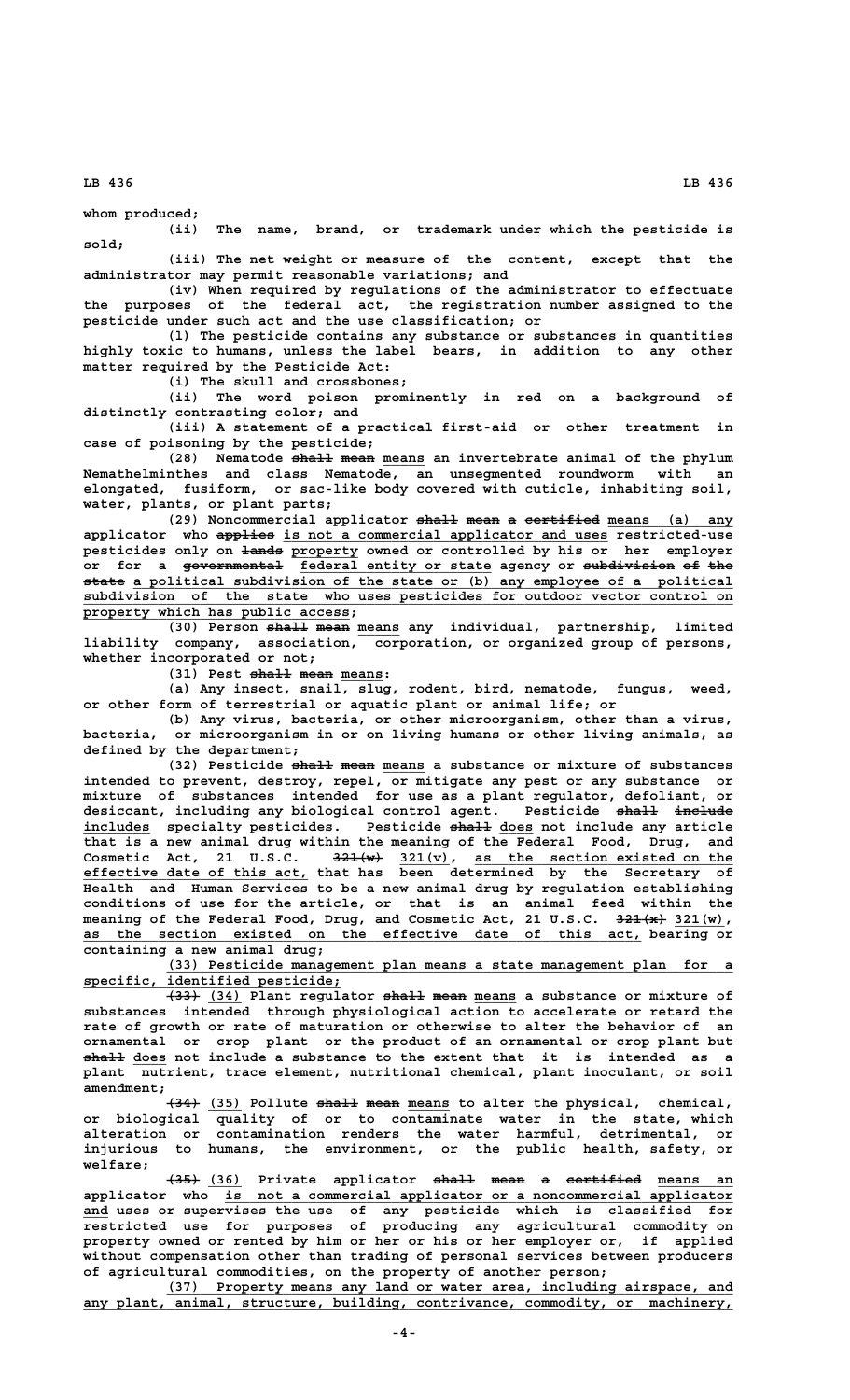**\_\_\_\_\_\_\_\_\_\_\_\_\_\_\_\_\_\_\_\_\_\_\_\_\_\_\_\_\_\_\_\_\_\_\_\_\_\_\_\_\_\_\_\_\_\_\_\_\_\_\_\_\_\_\_\_\_\_\_\_\_\_\_\_\_\_\_\_\_\_\_\_\_\_\_\_\_\_ whether fixed or mobile, appurtenant to or situated on a land or water area or \_\_\_\_\_\_\_\_\_\_\_\_\_\_\_\_\_\_\_\_\_\_\_\_\_\_\_\_\_\_\_\_\_\_\_\_\_\_\_\_\_\_\_\_\_\_\_\_\_\_\_\_\_\_\_\_ airspace, including any vehicle used for transportation;**

 **———— \_\_\_\_ ————— ———— \_\_\_\_\_ (36) (38) Restricted-use pesticide shall mean means a pesticide classified as a restricted-use pesticide by the federal agency, a state-limited-use pesticide, or any pesticide receiving an exemption under section 136p of the federal act;**

> **(37)** (39) Specialty pesticide  $\theta$  and  $\theta$  means (a) a disinfectant, **sanitizer, germicide, or biocide or (b) a pesticide labeled solely for use directly on humans or pets or in, on, or around areas associated with the household or home life including lawn and garden and ornamental uses but shall ————— \_\_\_\_ does not include turf as determined by the director;**

> <del>(38)</del> (40) State management plan <del>shall</del> mean means a generic plan **developed by the department to implement a strategy to prevent, monitor, evaluate, and mitigate any occurrence of pesticides in ground water and surface water in the state and any specific plans developed when an occurrence has been detected;**

> **(39) (41) State pesticide plan shall mean means the plan developed ———— \_\_\_\_ ————— ———— \_\_\_\_\_ by the department to enter into a cooperative agreement with the federal agency to assume the responsibility for the primary enforcement of pesticide use and the training and licensing of certified applicators;**

> **(40) (42) State-limited-use pesticide shall mean means any pesticide ———— \_\_\_\_ ————— ———— \_\_\_\_\_ included on a list of state-limited-use pesticides by the department pursuant ——— to the state management plan; and**

> **\_\_\_\_\_\_\_\_\_\_\_\_\_\_\_\_\_\_\_\_\_\_\_\_\_\_\_\_\_\_\_\_\_\_\_\_\_\_\_\_\_\_\_\_\_\_\_\_\_\_\_\_\_\_\_\_\_\_\_\_\_\_\_\_\_\_\_\_ (43) Vector means any organism capable of transmitting the causative \_\_\_\_\_\_\_\_\_\_\_\_\_\_\_\_\_\_\_\_\_\_\_\_\_\_\_\_\_\_\_\_\_\_\_\_\_\_\_\_\_\_\_\_\_\_\_\_\_\_\_\_\_\_\_\_\_\_\_\_\_\_\_\_\_\_\_\_\_\_\_\_\_\_\_\_\_\_ agent of human disease or capable of producing human discomfort or injury, \_\_\_\_\_\_\_\_\_\_\_\_\_\_\_\_\_\_\_\_\_\_\_\_\_\_\_\_\_\_\_\_\_\_\_\_\_\_\_\_\_\_\_\_\_\_\_\_\_\_\_\_\_\_\_\_\_\_\_\_\_\_\_\_\_\_\_\_\_\_\_\_\_\_\_\_\_\_ including mosquitoes, flies, fleas, cockroaches, ticks, mites, other insects, \_\_\_\_\_\_\_\_\_\_\_\_\_\_\_\_\_\_\_ mice, and rats; and**

> $\overline{441}$  (44) Weed shall mean means any plant that grows where not  **wanted.**

> **Sec. 4. Section 2-2625, Reissue Revised Statutes of Nebraska, is amended to read:**

**2-2625. Except as specifically provided in the Pesticide Act, the provisions of the act shall preempt ordinances and resolutions by political subdivisions that prohibit or regulate any matter relating to the registration, labeling, distribution, sale, handling, use, application, or \_\_\_\_\_\_\_\_\_\_\_\_\_\_\_\_\_\_\_\_\_\_\_\_\_\_\_\_\_\_\_\_\_\_\_\_\_\_\_\_\_\_\_\_\_\_\_\_\_\_\_\_ disposal of pesticides. The department may contract with a city of the \_\_\_\_\_\_\_\_\_\_\_\_\_\_\_\_\_\_\_\_\_\_\_\_\_\_\_\_\_\_\_\_\_\_\_\_\_\_\_\_\_\_\_\_\_\_\_\_\_\_\_\_\_\_\_\_\_\_\_\_\_\_\_\_\_\_\_\_\_\_\_\_\_\_\_\_\_\_ metropolitan or primary class it deems qualified to conduct, on a case-by-case** basis, any regulatory functions authorized pursuant to the act relating to the  **\_\_\_\_\_\_\_\_\_\_\_\_\_\_\_\_\_\_\_\_\_\_\_\_\_\_\_\_\_\_\_\_\_\_\_\_\_\_\_\_\_\_\_\_\_\_\_\_\_\_\_\_\_\_\_\_\_\_\_\_\_\_\_\_\_\_\_\_\_\_\_\_\_\_\_\_\_\_ disposal of pesticides except those functions relating to the issuance, \_\_\_\_\_\_\_\_\_\_\_\_\_\_\_\_\_\_\_\_\_\_\_\_\_\_\_\_\_\_\_\_\_\_\_\_\_\_\_\_\_\_\_\_\_\_\_\_\_\_\_\_\_\_\_\_\_\_\_\_\_\_\_\_\_\_\_\_\_\_\_\_\_\_\_\_\_\_ suspension, or revocation of permits or any order of probation, suspension, \_\_\_\_\_\_\_\_\_\_\_\_\_\_\_\_\_\_\_\_\_\_\_\_\_\_\_\_\_\_\_\_\_\_\_\_ immediate suspension, or revocation.**

**Sec. 5. Section 2-2626, Revised Statutes Supplement, 2000, is amended to read:**

**2-2626. The department shall have the following powers, functions, and duties:**

**(1) To administer, implement, and enforce the Pesticide Act and serve as the lead state agency for the regulation of pesticides. The department shall involve the natural resources districts and other state agencies, including the Department of Environmental Quality, the Department of Natural Resources, or the Department of Health and Human Services Regulation and Licensure, in matters relating to water quality. Nothing in the act shall be interpreted in any way to affect the powers of any other state agency or of any natural resources district to regulate for ground water quality or surface water quality as otherwise provided by law;**

**(2) To be responsible for the development and implementation of a \_\_\_\_\_\_\_\_\_\_\_\_\_\_\_\_\_\_\_\_\_\_\_\_\_\_\_\_\_\_\_\_\_ state management plan and pesticide management plans for the prevention, evaluation, and mitigation of occurrences of pesticides or pesticide breakdown products in ground water and surface water of the state. The Department of Environmental Quality shall be responsible for the adoption of standards for pesticides in surface water and ground water, and the Department of Health and Human Services Regulation and Licensure shall be responsible for the adoption of standards for pesticides in drinking water. These standards shall be established as action levels in the state management plan and pesticide \_\_\_\_\_\_\_\_\_\_\_\_\_** management plans at which prevention and mitigation measures are implemented. **Such action levels may be set at or below the maximum contaminant level set for any product as set by the federal agency under the federal Safe Drinking** Water Act, 42 U.S.C. 300f et seq., as the act existed on the effective date of  **\_\_\_\_\_\_\_\_\_\_ this act. The department shall cooperate with and use existing expertise in — \_\_\_ \_\_\_\_\_\_\_\_\_\_\_\_\_ other state agencies when developing a the state management plan and pesticide \_\_\_\_\_\_\_\_\_\_\_\_\_\_\_\_ management plans and shall not hire a hydrologist within the department for such purpose. As part of the state management plan and after notice and public hearing, the department may adopt and promulgate rules and regulations**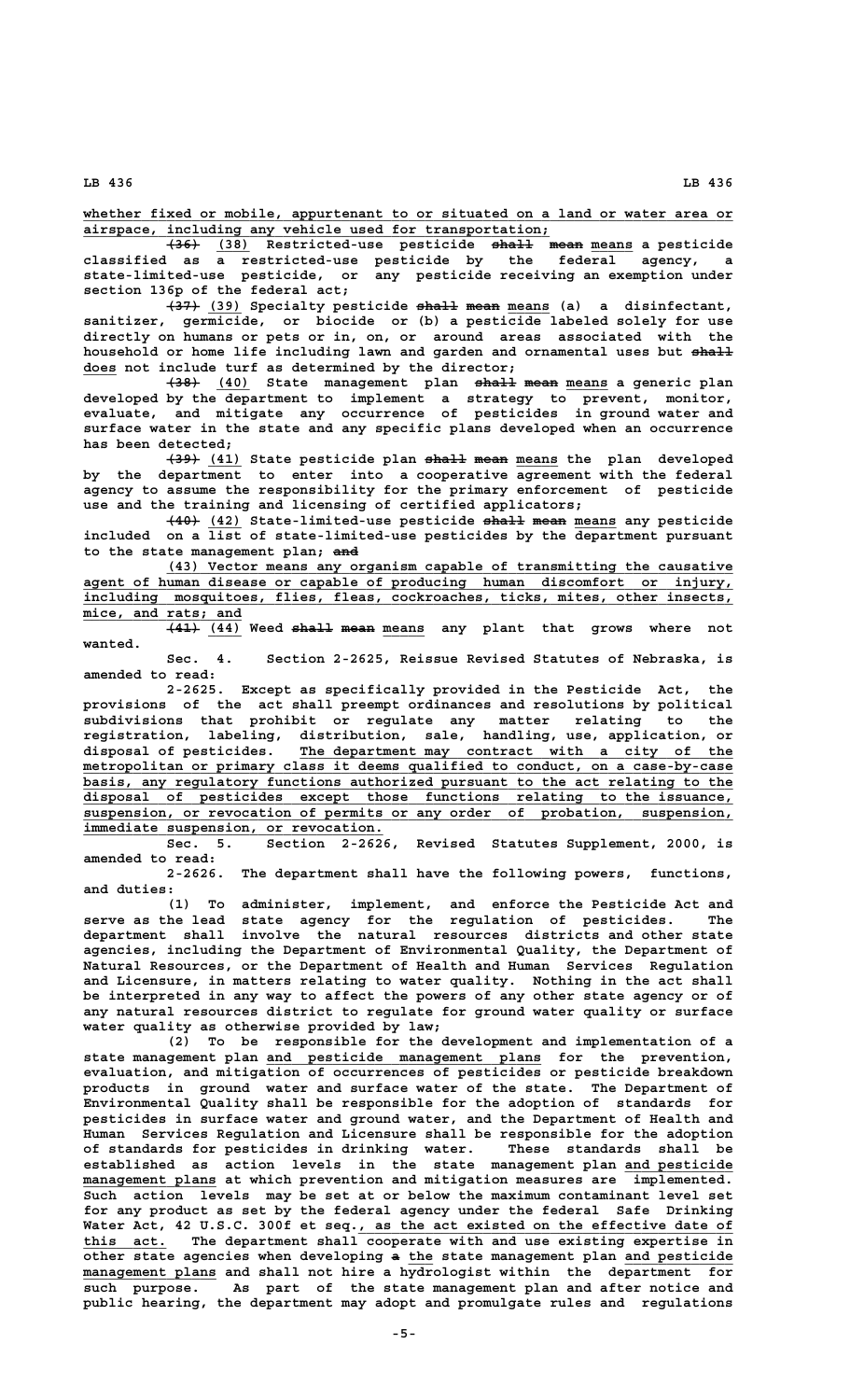**providing lists of state-limited-use pesticides for the entire state or for a designated area within the state, subject to the following:**

**(a) A pesticide may be included on a list of state-limited-use pesticides if:**

(i) The department determines that the pesticide, when applied used **in accordance with its directions for use, warnings, and cautions and for uses for which it is registered, may without additional regulatory restrictions cause unreasonable adverse effects on humans or the environment, including injury to the applicator or other persons because of acute dermal or inhalation toxicity of the pesticides;**

**(ii) The water quality standards set by the Department of Environmental Quality or the Department of Health and Human Services Regulation and Licensure pursuant to this section are exceeded; or**

**(iii) The department determines that the pesticide requires additional restrictions to meet the requirements of the Pesticide Act, the federal act, or any plan adopted under the Pesticide Act or the federal act;**

**(b) The department may regulate the time and conditions of use of a state-limited-use pesticide and may require that it be purchased or possessed only:**

**(i) With permission of the department;**

**(ii) Under direct supervision of the department or its designee in certain areas and under certain conditions;**

**(iii) In specified quantities and concentrations or at specified times; or**

**(iv) According to such other restrictions as the department may set by regulation;**

**(c) The department may require a person authorized to distribute or use a state-limited-use pesticide to maintain records of the person's distribution or use and may require that the records be kept separate from other business records;**

 **\_\_\_\_\_\_\_\_\_\_\_\_\_\_\_\_\_\_\_\_\_\_\_\_\_\_\_\_\_\_\_ (d) The state management plan and pesticide management plans shall be coordinated with the department and other state agency plans and with other state agencies and with natural resources districts; and**

 **\_\_\_\_\_\_\_\_\_\_\_\_\_\_\_\_\_\_\_\_\_\_\_\_\_\_\_\_\_\_ (e) The state management plan and pesticide management plans may impose progressively more rigorous pesticide management practices as pesticides are detected in ground water or surface water at increasing fractions of the standards adopted by the Department of Environmental Quality or the Department of Health and Human Services Regulation and Licensure;**

**(3) To adopt and promulgate such rules and regulations as are necessary for the enforcement and administration of the Pesticide Act. There is hereby created a Rules and Regulations Advisory Committee consisting of the Director of Agriculture, Director of Environmental Quality, Director of Natural Resources, and Director of Regulation and Licensure or the designated representative of any of such directors. The committee shall advise the Department of Agriculture in the adoption and promulgation of such rules and regulations as are necessary for the enforcement and administration of the act. The regulations shall include, but not be limited to, regulations providing for:**

**(a) The collection of samples, examination of records, and reporting of information by persons subject to the act;**

**(b) The safe handling, transportation, storage, display, distribution, use, and disposal of pesticides and their containers;**

**(c) Labeling requirements of all pesticides required to be registered under provisions of the act, except that such regulations shall not impose any requirements for federally registered labels contrary to those required pursuant to the federal act;**

**(d) Classes of devices which shall be subject to the Pesticide Act; (e) Reporting and record-keeping requirements for persons distributing or using pesticide products made available under section 136p of \_\_\_\_\_\_\_\_\_\_\_\_\_\_\_\_\_\_\_\_\_\_\_\_\_\_\_\_\_\_\_\_\_\_\_\_\_\_\_\_\_\_\_\_\_\_\_\_\_\_\_\_\_\_\_\_\_\_\_\_\_\_ the federal act and for persons required to keep records under the Pesticide Act;\_\_\_**

**(f) Methods to be used in the application of pesticides when the department finds that such regulations are necessary to carry out the purpose and intent of the Pesticide Act. Such regulations may include methods to be used in the application of a restricted-use pesticide, may relate to the time, place, manner, methods, materials, amounts, and concentrations in connection ——————————— \_\_\_ ——— with the application use of the pesticide, and may restrict or prohibit use of the pesticides in designated areas during specified periods of time, and may \_\_\_\_\_\_\_\_\_ \_\_\_\_\_\_\_\_\_\_\_\_\_\_\_\_\_\_\_\_\_\_\_\_\_\_\_\_\_\_\_\_\_\_\_\_\_\_\_\_\_\_\_\_\_\_\_\_\_\_\_\_\_\_\_\_\_\_\_\_\_\_\_\_\_\_\_\_\_\_\_\_\_\_\_\_\_\_ provide specific examples and technical interpretations of subdivision (4) of \_\_\_\_\_\_\_\_\_\_\_\_\_\_\_ section 2-2646. The regulations shall encompass all reasonable factors which the department deems necessary to prevent damage or injury by drift or misapplication to (i) plants, including forage plants, or adjacent or nearby**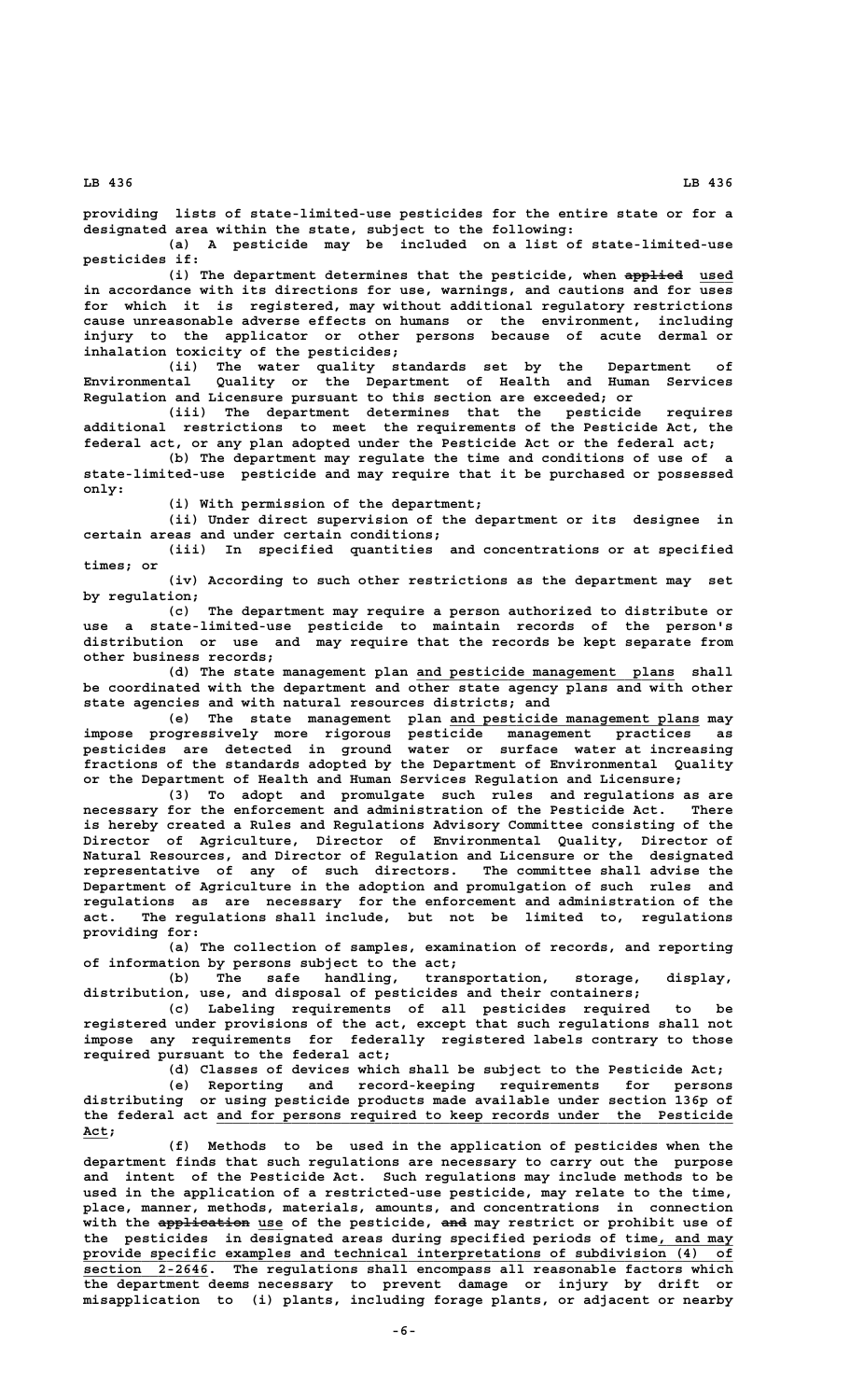**————— \_\_\_\_\_\_\_\_ lands property, (ii) wildlife in the adjoining or nearby areas, (iii) fish and other aquatic life in waters in reasonable proximity to the area to be treated, (iv) surface water or ground water, and (v) humans, animals, or beneficial insects. In adopting and promulgating such regulations, the department shall give consideration to pertinent research findings and recommendations of other agencies of the state, the federal government, or other reliable sources. The department may, by regulation, require that ——————————— \_\_\_ notice of a proposed application use of a pesticide be given to landowners whose property is adjacent to the property to be treated or in the immediate vicinity thereof if the department finds that such notice is necessary to carry out the purpose of the act;**

**(g) State-limited-use pesticides for the state or for designated areas in the state;**

**(h) Establishment of the amount of any fee or fine as directed by ——— the act; and**

**(i) Establishment of the components of any state management plan or\_\_ \_\_\_\_\_\_\_\_\_\_\_\_\_\_\_\_\_\_\_\_\_\_\_\_\_\_ pesticide management plan;**

 **\_\_\_\_\_\_\_\_\_\_\_\_\_\_\_\_\_\_\_\_\_\_\_\_\_\_\_\_\_\_\_\_\_\_\_\_\_\_\_\_\_\_\_\_\_\_\_\_\_\_\_\_\_\_\_\_\_\_\_\_\_\_\_\_\_\_\_\_ (j) Establishment of categories for licensed pesticide applicators \_\_\_\_\_\_\_\_\_\_\_\_\_\_\_\_\_\_\_\_\_\_\_\_\_\_\_\_\_\_\_\_\_\_\_\_\_\_\_\_\_\_\_\_\_\_\_\_\_\_\_\_\_\_\_\_\_\_\_\_\_\_\_\_\_\_\_\_\_\_\_\_\_\_\_\_\_\_ in addition to those established in 40 C.F.R. 171, as the regulation existed \_\_\_\_\_\_\_\_\_\_\_\_\_\_\_\_\_\_\_\_\_\_\_\_\_\_\_\_\_\_\_\_\_\_\_\_\_\_ on the effective date of this act; and**

 **\_\_\_\_\_\_\_\_\_\_\_\_\_\_\_\_\_\_\_\_\_\_\_\_\_\_\_\_\_\_\_\_\_\_\_\_\_\_\_\_\_\_\_\_\_\_\_\_\_\_\_\_\_\_\_\_\_\_\_\_\_\_\_\_\_\_\_\_ (k) Establishment of a process for the issuance of permits for \_\_\_\_\_\_\_\_\_\_\_\_\_\_\_\_\_\_\_\_\_\_\_\_\_\_\_\_\_\_\_\_\_\_\_\_\_\_\_\_\_\_\_\_\_\_\_\_\_\_\_\_\_\_\_\_\_\_\_\_\_\_\_\_\_\_\_\_\_\_\_\_\_\_\_\_\_ emergency-use pesticides made available under section 136p of the federal act; (4) To enter any public or private premises at any reasonable time to:**

**(a) Inspect and sample any equipment authorized or required to be** inspected under the act Pesticide Act or to inspect the premises on which the **equipment is kept or stored;**

**(b) Inspect or sample any area exposed or reported to be exposed to** a pesticide or where a pesticide application has been made use has occurred; **(c) Inspect and sample any area where a pesticide is disposed of or stored;**

**(d) Observe the use and application of and sample any pesticide;**

**(e) Inspect and copy any records relating to the distribution or use** of any pesticide or the issuance of any license, permit, or registration under **the act; or**

**(f) Inspect, examine, or take samples from any building or place owned, controlled, or operated by a registrant, licensed certified applicator, \_\_\_\_\_\_\_\_ or dealer if, from probable cause, it appears that the building or place contains a pesticide;**

**(5) To sample, inspect, make analysis of, and test any pesticide found within this state;**

**(6) To issue and enforce a written or printed order to stop the sale, removal, or use of a pesticide if the department has reason to believe that the pesticide is in violation of any provision of the act. The department shall present the order to the owner or custodian of the pesticide. The person who receives the order shall not distribute, remove, or use the pesticide until the department determines that the pesticide is in compliance with the act. This subdivision shall not limit the right of the department to proceed as authorized by any other provision of the act;**

**(7)(a) To sue in the name of the director to enjoin any violation of the act. Venue for such action shall be in the county in which the alleged violation occurred, is occurring, or is threatening to occur; and**

**(b) To request the county attorney or the Attorney General to bring suit to enjoin a violation or threatened violation of the act;**

**(8) To impose or levy an administrative fine of not more than five thousand dollars on any person who has violated the provisions, requirements,** conditions, limitations, or duties imposed by the act or rules and regulations adopted and promulgated pursuant to the act. A violation shall mean means any **separate activity or day in which an activity takes place;**

(9) To cause a written complaint violation warning letter to be served upon the alleged violator or violators pursuant to the act; whenever the director has reason to believe that a violation of any provision of the act, a rule or regulation under the act, or any order of the department has **occurred. The complaint shall specify the provision of the act, rule, ————————— ——— ————————— ————— ——————— ——— ————————— —— ——— ———— ———— regulation, or order alleged to be violated and the facts alleged to ——————————— —— ————— ——————— —— —— ———————— ——— ——— ————— ——————— —** constitute a violation and shall order that necessary corrective action be taken within a reasonable time to be prescribed in such order. Any such order shall become final unless each person named in the order requests in writing a hearing before the director and answers the charges complained of at a time and a place specified in the notice. In lieu of such order, the director may require that the alleged violator appear before the director at a time and place specified in the notice and answer the charges complained of,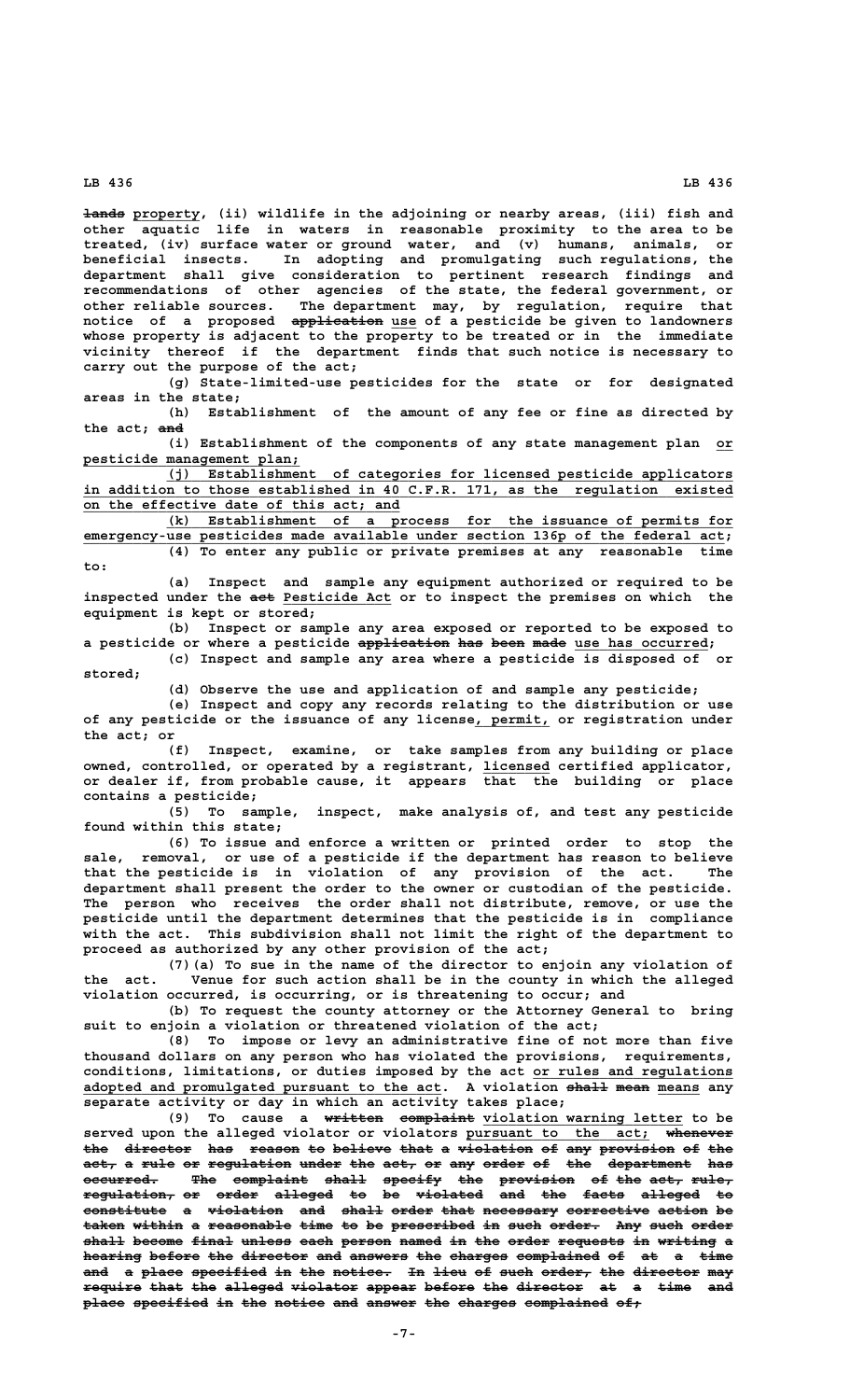**(10) To take measures necessary to ensure that all fees, fines, and penalties prescribed by the act and the rules or regulations adopted under the act are assessed and collected;**

**(11) To access, inspect, and copy all books, papers, records, bills** of lading, invoices, and other information relating to the use<sub>l</sub> manufacture,  **\_\_\_\_\_\_\_\_\_\_\_\_ repackaging, and distribution of pesticides necessary for the enforcement of the act;**

**(12) To seize, for use as evidence, without formal warrant if probable cause exists, any pesticide which is in violation of the act or is not approved by the department or which is found to be used or distributed in the violation of the act or the rules and regulations adopted and promulgated under it;**

**(13) To declare as a pest any form of plant or animal life, other than humans and other than bacteria, viruses, and other microorganisms on or in living humans or other living animals, which is injurious to health or the environment;**

**(14) To adopt classifications of restricted-use pesticides as determined by the federal agency under the federal act. In addition to the restricted-use pesticides classified by the administrator, the department may also determine state-limited-use pesticides for the state or for designated areas within the state as provided in subdivision (2) of this section;**

**(15) To receive grants-in-aid from any federal entity, and to enter into cooperative agreements with any federal entity, any agency of this state, any subdivision of this state, any agency of another state, any Indian tribe,** or any private person for the purpose of obtaining consistency with or **assistance in the implementation of the Pesticide Act. The department may reimburse any such entity from the Pesticide Administrative Cash Fund for the work performed under the cooperative agreement. The department may delegate its administrative responsibilities under the act to cities of the metropolitan and primary classes if it reasonably believes that such cities can perform the responsibilities in a manner consistent with the act and the rules and regulations adopted and promulgated under it;**

**(16) To prepare and adopt such plans as are necessary to implement any requirements of the federal agency under the federal act;**

**(17) To request the assistance of the Attorney General or the county attorney in the county in which a violation of the Pesticide Act has occurred with the prosecution or enforcement of any violation of the act;**

**(18) To enter into a settlement agreement with any person regarding** the disposition of any license, permit, registration, or administrative fine;

 **\_\_\_\_\_\_\_\_\_\_\_\_\_\_\_\_\_\_\_\_\_\_\_\_\_\_\_\_\_\_\_\_\_\_\_\_\_\_\_\_\_\_\_\_\_\_\_\_\_\_\_\_\_\_\_\_\_\_\_\_\_ (19) To issue a cease and desist order pursuant to section 2-2649; \_\_\_\_\_\_\_\_\_\_\_\_\_\_\_\_\_\_\_\_\_\_\_\_\_\_\_\_\_\_\_\_\_\_\_\_\_\_\_\_\_\_\_\_\_\_\_\_\_\_\_\_\_\_\_\_\_\_\_\_\_\_\_\_\_\_\_\_ (20) To deny an application or cancel, suspend, or modify the \_\_\_\_\_\_\_\_\_\_\_\_\_\_\_\_\_\_\_\_\_\_\_\_\_\_\_\_\_\_\_\_\_\_\_\_\_\_\_\_\_\_\_\_\_\_\_\_\_\_\_\_\_\_\_ registration of a pesticide pursuant to section 2-2632;**

 **\_\_\_\_ (21) To issue, cancel, suspend, modify, or place on probation any license or permit issued pursuant to the act; and**

 **———— \_\_\_\_ (20) (22) To make such reports to the federal agency as are required under the federal act.**

**Sec. 6. Section 2-2629, Reissue Revised Statutes of Nebraska, is amended to read:**

**2-2629. (1) The application for registration of a pesticide shall include:**

**(a) The name and address of the applicant and the name and address of the person whose name shall appear on the pesticide label, if not the applicant's;**

**(b) The name of the pesticide;**

**(c) Two complete copies of all labeling to accompany the pesticide and a statement of all claims to be made for it, including the directions for use;**

**(d) The use classification, whether for restricted or general use, as provided by the federal act;**

**(e) The use classification proposed by the applicant including whether the product is a specialty pesticide, if the pesticide is not required by federal law to be registered under a use classification;**

**(f) A designation of a resident agent for service of process in actions taken in the administration and enforcement of the Pesticide Act. In lieu of designating a resident agent, the applicant may designate in writing the Secretary of State as the recipient of service of process for the applicant in this state; and**

**(g) Other information required by the department for determining the eligibility for registration.**

**(2) The department may require the applicant to submit the complete formula for a pesticide, including active and inert ingredients, as a prerequisite to registration.**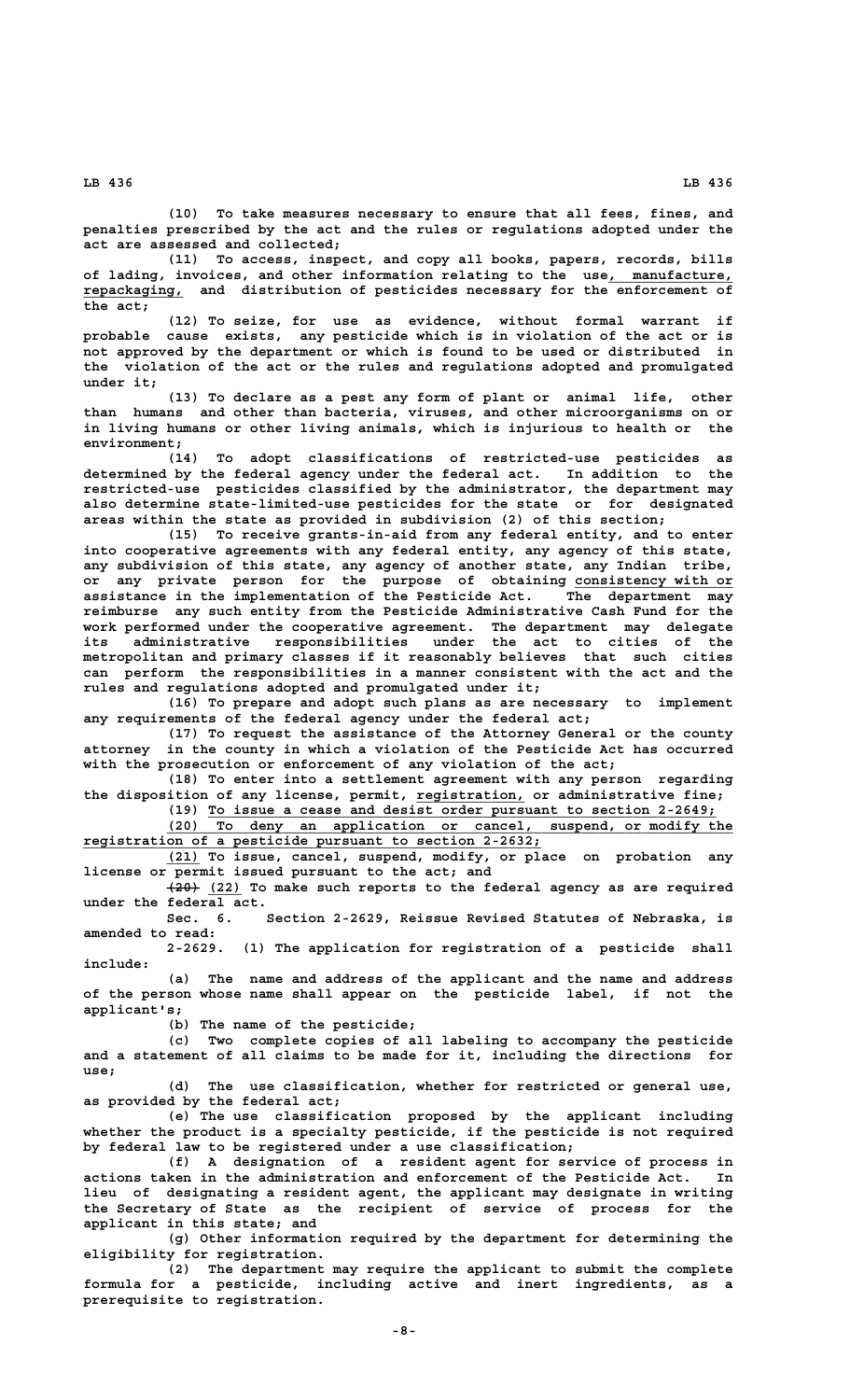**(3) The department may require a full description of the tests made and the results of the tests on which claims are based before approving registration of a pesticide that is not registered under the federal act or for which federal or state restrictions on use are being considered.**

**(4) Information collected under subsection (2) or (3) of this section shall not be public records. The department shall not reveal such information to other than representatives of the department, the Attorney General or other legal representative of the department when relevant in any judicial proceeding, or any other officials of another Nebraska agency, the federal government, or other states who are similarly prohibited from revealing this information.**

**(5) A person located outside this state, as a condition to ——— — —————— ——————— ——————— ———— —————— —— — ————————— — registration of a pesticide, shall file with the department a written ———————————— —— — —————————— ————— ———— ———— ——— —————————— — —————— instrument designating a resident agent for service of process in actions —————————— ——————————— — ———————— ————— ——— ——————— —— ——————— —— ——————** taken in the administration and enforcement of the Pesticide Act. In lieu of **designating a resident agent, the person may designate in writing the ——————————— — ———————— —————— ——— —————— ——— ————————— —— ——————— ——— Secretary of State as the recipient of service of process for the person in ————————— —— ————— —— ——— ————————— —— ——————— —— ——————— ——— ——— —————— — this state. ———— ——————**

**Sec. 7. Section 2-2632, Reissue Revised Statutes of Nebraska, is amended to read:**

**2-2632. (1) The department may deny an application for registration \_\_\_\_\_\_\_\_\_\_\_\_\_\_\_\_\_\_\_\_\_\_\_\_\_\_\_\_\_\_\_\_\_\_\_\_\_\_ of a pesticide under the Pesticide Act or may cancel, suspend, or modify such registration if the department finds that:**

**(a) The composition of the pesticide does not warrant the proposed claims made for it;**

**(b) The pesticide, its labeling, or other materials required to be submitted do not comply with the requirements of the Pesticide Act; or**

**(c) The department has reason to believe that any use of a registered pesticide is in violation of a provision of the act or is dangerous or harmful.**

**(2) The department shall issue written notice of its denial, \_\_\_\_\_\_\_ cancellation, suspension, or modification, or denial and shall give such \_\_ — —— ————— registrant or applicant an opportunity to make necessary corrections or to** have a hearing under this section pursuant to the procedure in section 22 of  **this act. \_\_\_\_\_\_\_\_**

**(3) After an opportunity at a hearing for presentation of evidence** by interested parties, the department may deny, cancel, suspend, or modify<del>, or</del>  **—————— cancel the registration of the pesticide if the department finds that:**

**(a) Use of the pesticide has demonstrated uncontrollable adverse environmental effects;**

**(b) Use of the pesticide is a detriment to the environment that outweighs the benefits derived from its use;**

**(c) Even if properly used, the pesticide is detrimental to vegetation except weeds, to domestic animals, or to public health and safety;**

**(d) A false or misleading statement about the pesticide has been made or implied by the registrant or the registrant's agent, in writing, verbally, or through any form of advertising literature;**

**(e) The registrant has not complied or the pesticide does not comply with a requirement of the act or the rules and regulations adopted and promulgated under the act;**

**(f) The composition of the pesticide does not warrant the proposed claims made for it; or**

**(g) The pesticide, its labeling, or other materials required to be submitted do not comply with the requirements of the act.**

**Sec. 8. Section 2-2635, Revised Statutes Supplement, 2001, is amended to read:**

**2-2635. (1) Except as provided in subsection (2) of this section, a person shall not distribute at wholesale or retail or possess pesticides with an intent to distribute them without a pesticide dealer license for each distribution location. Any manufacturer, registrant, or distributor who has no pesticide dealer outlet licensed within this state and who distributes such pesticides directly into this state shall obtain a pesticide dealer license for his, her, or its principal out-of-state location or outlet.**

**(2) The requirements of subsection (1) of this section shall not apply to:**

**(a) A commercial applicator or noncommercial applicator licensed under sections 2-2636 to 2-2642 who uses restricted-use pesticides only as an integral part of a pesticide application service and does not distribute any unapplied pesticide;**

**(b) A federal, state, county, or municipal agency using restricted-use pesticides only for its own program;**

**(c) Persons who sell only pesticide products in containers holding**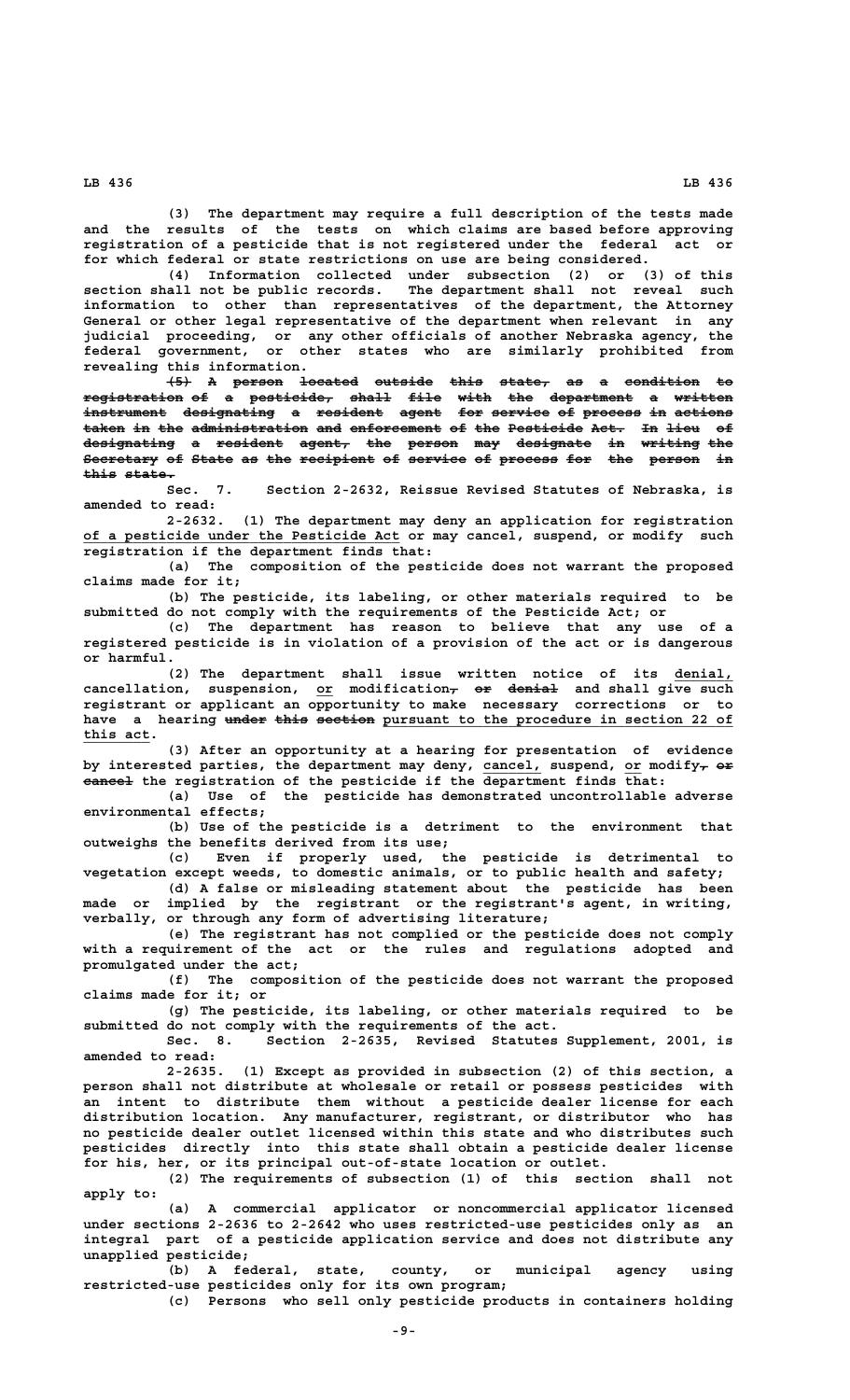**fifty pounds or less by weight or one gallon or less by volume and do not sell any restricted-use pesticides or bulk pesticides; or**

**(d) Persons who sell only general-use specialty pesticides.**

**(3) A pesticide dealer may distribute restricted-use pesticides only**

 **to: \_**

 **\_\_\_\_\_\_\_\_\_\_\_\_\_\_\_\_\_\_\_\_\_\_\_\_\_\_\_\_\_\_\_\_ (a) A licensed pesticide dealer;**

 **\_\_\_\_\_\_\_\_\_\_\_\_\_\_\_\_\_\_\_\_\_\_\_\_\_\_\_\_\_\_\_\_\_\_\_\_\_\_\_\_\_\_\_\_\_\_\_\_\_\_\_\_\_\_\_\_\_\_\_\_\_\_\_\_\_\_\_\_ (b) A licensed certified applicator issued a license with the \_\_\_\_\_\_\_\_\_\_\_\_\_\_\_\_\_\_\_\_\_\_\_\_\_\_\_\_\_\_\_\_\_\_\_\_\_\_\_\_\_\_\_\_\_\_\_\_\_\_\_\_\_\_\_\_\_\_\_\_\_\_\_\_\_\_\_\_\_\_\_\_\_\_\_\_\_\_ appropriate category for using the restricted-use pesticide being distributed; \_\_\_\_\_\_\_\_\_\_\_\_\_\_\_\_\_\_\_\_\_\_\_\_\_\_\_\_\_\_\_\_\_\_\_\_\_\_\_\_\_\_\_\_\_\_\_\_\_\_\_\_\_\_\_\_\_\_\_\_\_\_\_\_\_\_\_\_ (c) An applicator issued a license by another state with the**

 **\_\_\_\_\_\_\_\_\_\_\_\_\_\_\_\_\_\_\_\_\_\_\_\_\_\_\_\_\_\_\_\_\_\_\_\_\_\_\_\_\_\_\_\_\_\_\_\_\_\_\_\_\_\_\_\_\_\_\_\_\_\_\_\_\_\_\_\_\_\_\_\_\_\_\_\_\_\_ appropriate category for using the restricted-use pesticide being distributed; \_\_\_\_\_\_\_\_\_\_\_\_\_\_\_\_\_\_\_\_\_\_\_\_\_\_\_\_\_\_\_\_\_\_\_\_\_\_\_\_\_\_\_\_\_\_\_\_\_\_\_\_\_\_\_\_\_\_\_\_\_\_\_\_\_\_\_\_ (d) A noncertified applicator authorized by the Pesticide Act to \_\_\_\_\_\_\_\_\_\_\_\_\_\_\_\_\_\_\_\_\_\_\_\_\_\_\_\_\_\_\_\_\_\_\_\_\_\_\_\_\_\_\_\_\_\_\_\_\_\_\_\_\_\_\_\_\_\_\_\_\_\_\_\_\_\_\_\_\_\_\_\_\_\_\_\_\_\_ apply restricted-use pesticides if the licensed certified applicator \_\_\_\_\_\_\_\_\_\_\_\_\_\_\_\_\_\_\_\_\_\_\_\_\_\_\_\_\_\_\_\_\_\_\_\_\_\_\_\_\_\_\_\_\_\_\_\_\_\_\_\_\_\_\_\_\_\_\_\_\_\_\_\_\_\_\_\_\_\_\_\_\_\_\_\_\_\_ supervising the noncertified applicator is issued a license with the \_\_\_\_\_\_\_\_\_\_\_\_\_\_\_\_\_\_\_\_\_\_\_\_\_\_\_\_\_\_\_\_\_\_\_\_\_\_\_\_\_\_\_\_\_\_\_\_\_\_\_\_\_\_\_\_\_\_\_\_\_\_\_\_\_\_\_\_\_\_\_\_\_\_\_\_\_\_ appropriate category for using the restricted-use pesticide being distributed; or\_\_**

 **\_\_\_\_\_\_\_\_\_\_\_\_\_\_\_\_\_\_\_\_\_\_\_\_\_\_\_\_\_\_\_\_\_\_\_\_\_\_\_\_\_\_\_\_\_\_\_\_\_\_\_\_\_\_\_\_\_\_\_\_\_\_\_\_\_\_\_\_ (e) Any other person if the pesticide dealer maintains records set \_\_\_\_\_\_\_\_\_\_\_\_\_\_\_\_\_\_\_\_\_\_\_\_\_\_\_\_\_\_\_\_\_\_\_\_\_\_\_\_\_\_\_\_\_\_\_\_\_\_\_\_\_\_\_\_\_\_\_\_\_\_\_\_\_\_\_\_\_\_\_\_\_\_\_\_\_\_ out in rules and regulations adopted and promulgated pursuant to the act** requiring the person to verify in writing that:

 **\_\_\_\_\_\_\_\_\_\_\_\_\_\_\_\_\_\_\_\_\_\_\_\_\_\_\_\_\_\_\_\_\_\_\_\_\_\_\_\_\_\_\_\_\_\_\_\_\_\_\_\_\_\_\_\_\_\_\_\_\_\_\_\_\_\_\_\_ (i) The restricted-use pesticide will be delivered to an applicator \_\_\_\_\_\_\_\_\_\_\_\_\_\_\_\_\_\_\_\_\_\_\_\_\_\_\_\_\_\_\_\_\_\_\_\_\_\_\_\_\_\_\_\_\_\_\_\_\_\_\_\_\_\_\_\_\_\_\_\_\_\_\_\_\_ described in subdivision (3)(b), (c), or (d) of this section; and**

 **\_\_\_\_\_\_\_\_\_\_\_\_\_\_\_\_\_\_\_\_\_\_\_\_\_\_\_\_\_\_\_\_\_\_\_\_\_\_\_\_\_\_\_\_\_\_\_\_\_\_\_\_\_\_\_\_\_\_\_\_\_\_\_\_\_\_\_\_ (ii) The applicator receiving the restricted-use pesticide acknowledges and agrees to the distribution. a certified applicator, a \_\_\_\_\_\_\_\_\_\_\_\_\_\_\_\_\_\_\_\_\_\_\_\_\_\_\_\_\_\_\_\_\_\_\_\_\_\_\_\_\_\_\_\_\_\_ — ————————— ———————————**  acknowledges and agrees to the distribution. 
<del>a certified applicator, a</del><br><del>licensed</del> pesticide dealer, or, under rules and regulations adopted by the</del> department, a person who is not a certified applicator for application by a certified applicator.

**(4) A pesticide dealer license shall expire on December 31 of each year, unless it is suspended or revoked before that date. Such license shall not be transferable to another person or location and shall be prominently displayed to the public in the pesticide dealer's place of business.**

**(5) If the pesticide dealer has had a license suspended or revoked, or has otherwise had a history of violations of the Pesticide Act, the department may require an additional demonstration of dealer qualifications prior to issuance or renewal of a license to such person.**

**(6) Application for an initial pesticide dealer license shall be submitted to the department prior to commencing business as a pesticide dealer. Application for renewal of a pesticide dealer license shall be submitted to the department by January 1 of each year. All applications shall be accompanied by an annual license fee of twenty-five dollars. The fee may** be increased by the director after a public hearing is held outlining the reason for any proposed change in the fee. In no event shall the by rules and  **\_\_\_\_\_\_\_\_\_\_\_\_\_\_\_\_\_\_\_\_\_\_\_\_\_\_\_\_\_\_\_\_\_\_\_\_\_\_\_\_\_\_\_\_\_\_\_\_\_\_\_\_\_\_\_\_\_\_\_\_\_\_ \_\_\_\_\_\_\_\_\_\_ regulations adopted and promulgated pursuant to the act. The fee shall not exceed one hundred dollars per license. Application shall be on a form prescribed by the department and shall include the full name of the person applying for such license. If such applicant is an individual, the application shall include the applicant's social security number. If such applicant is a partnership, limited liability company, association, corporation, or organized group of persons, the full name of each member of the firm, partnership, or limited liability company or of the principal officers of the association or corporation shall be given on the application. Such application shall further state the address of each outlet to be licensed, the principal business address of the applicant, the name of the person domiciled in this state authorized to receive and accept service of summons of legal notices of all kinds for the applicant, and any other necessary information prescribed by the department.**

**An applicant located outside this state shall file with the**  $\texttt{department}\ \texttt{a}\ \texttt{written}\ \texttt{incurrent}\ \texttt{dest}$  designation of a resident agent **for service of process in actions taken in the administration and enforcement of the act. In lieu of designating a resident agent, the applicant may designate the Secretary of State as the recipient of service of process for the applicant in this state.**

**If an application for renewal of a pesticide dealer license is not filed before January 1 of the year for which the license is to be issued, an additional fee equal to twenty-five percent of the fee due and owing per month, not to exceed one hundred percent, shall be paid by the applicant before the license may be issued.**

**An application for a duplicate pesticide dealer's license shall be accompanied by a nonrefundable application fee of ten dollars.**

**All fees collected shall be remitted to the State Treasurer for credit to the Pesticide Administrative Cash Fund.**

**(7) Each licensed pesticide dealer shall be responsible for the acts of each person employed by him or her in the solicitation and distribution of pesticides and all claims and recommendations for use of pesticides. The**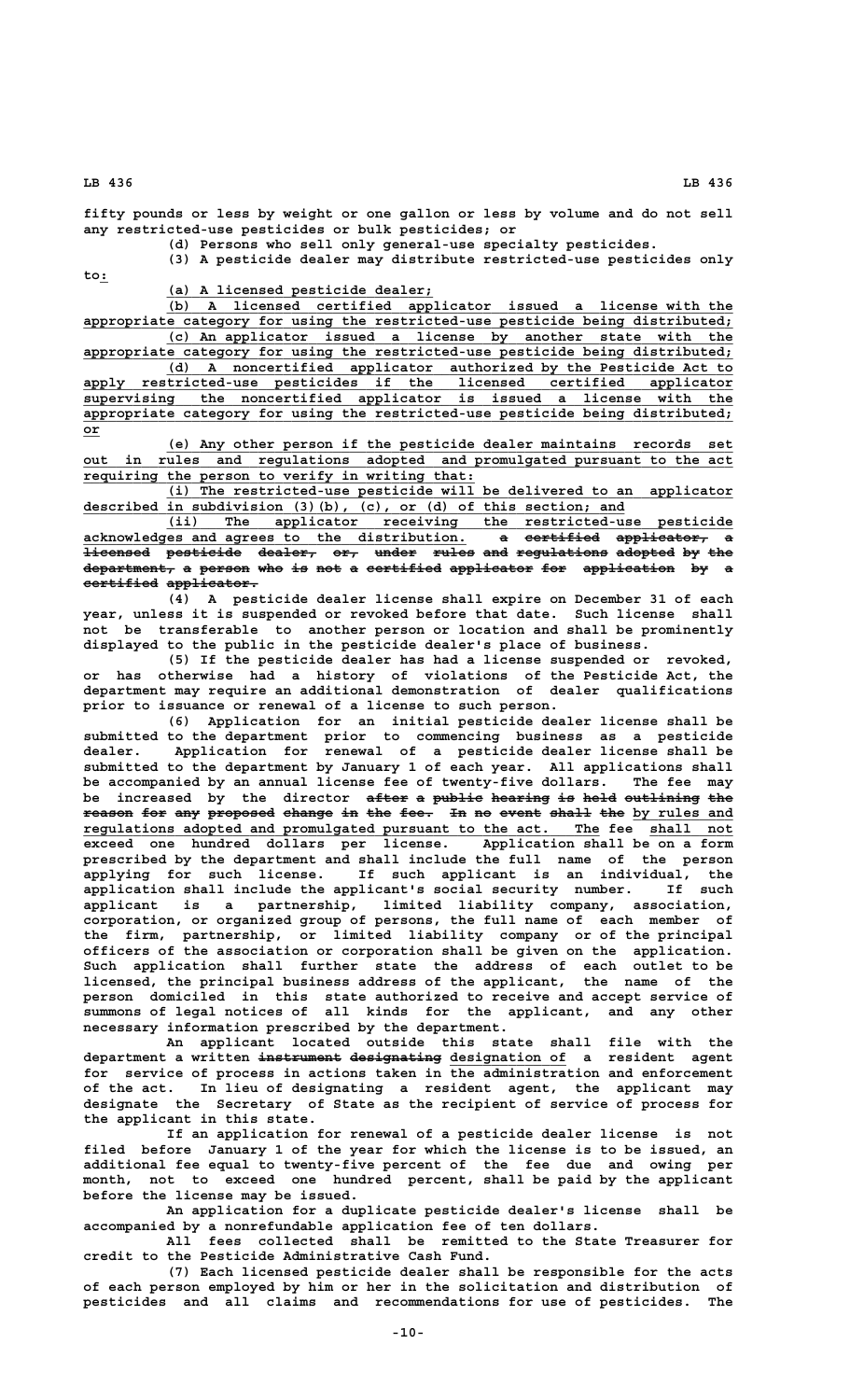**dealer's license shall be subject to denial, suspension, modification, or revocation after a hearing for any violation of the act, whether committed by the dealer or by the dealer's officer, agent, or employee.**

**(8) The department shall require each pesticide dealer to maintain records of the dealer's purchases and distribution of all restricted-use pesticides and may require such records to be kept separate from other business records. The department may prescribe by rules and regulations the information to be included in the records. The dealer shall keep such records for a period of three years and shall provide the department access to examine such records and a copy of any record on request.**

**Sec. 9. Section 2-2636, Reissue Revised Statutes of Nebraska, is amended to read:**

**2-2636. (1) The department shall license pesticide applicators** involved in the categories established in 40 C.F.R. 171, as the regulation  **\_\_\_\_\_\_\_\_\_\_\_\_\_\_\_\_\_\_\_\_\_\_\_\_\_\_\_\_\_\_\_\_\_\_\_\_\_\_\_\_\_\_\_\_\_\_\_\_\_ existed on the effective date of this act, and any other categories established pursuant to rules and regulations necessary to meet the requirements of the state.**

**(2) A person shall not use a restricted-use pesticide unless the person is:**

**(a) Licensed as a commercial or noncommercial applicator and authorized by the license to use the restricted-use pesticide in the category —— covering the proposed pesticide use; or**

**(b) Licensed as a private applicator; or \_\_\_\_**

 **\_\_\_\_\_\_\_\_\_\_\_\_\_\_\_\_\_\_\_\_\_\_\_\_\_\_\_\_\_\_\_\_\_\_\_\_\_\_\_\_\_\_\_\_\_\_\_\_\_\_\_\_\_\_\_\_\_\_\_\_\_\_\_\_\_\_\_\_ (c) At least sixteen years of age and working under the direct \_\_\_\_\_\_\_\_\_\_\_\_\_\_\_\_\_\_\_\_\_\_\_\_\_\_\_\_\_\_\_\_\_\_\_\_\_\_\_\_\_\_\_\_\_\_\_\_\_\_\_\_\_\_\_\_\_\_\_\_\_\_\_\_\_\_\_\_\_\_\_\_\_\_\_\_\_\_ supervision of a licensed certified applicator pursuant to subsection (5) of section 2-2642. \_\_\_\_\_\_\_\_\_\_\_\_\_\_\_**

 **\_\_\_\_\_\_\_\_\_\_\_\_\_\_\_\_\_\_\_\_\_\_\_\_\_\_\_\_\_\_\_\_\_\_\_\_\_\_\_\_\_\_\_\_\_\_\_\_\_\_\_\_\_\_\_\_\_\_\_\_\_\_\_\_\_\_\_\_ (3) A person shall not use lawn care or structural pest control \_\_\_\_\_\_\_\_\_\_\_\_\_\_\_\_\_\_\_\_\_\_\_\_\_\_\_\_\_\_\_\_\_\_\_\_\_\_\_\_\_\_\_\_\_\_\_\_\_\_\_\_\_\_\_\_\_\_\_\_\_\_\_\_\_\_\_\_\_\_\_\_\_\_\_\_\_\_ pesticides on the property of another person for hire or compensation unless \_\_\_\_\_\_\_\_\_\_\_\_\_\_ the person is:**

 **\_\_\_\_\_\_\_\_\_\_\_\_\_\_\_\_\_\_\_\_\_\_\_\_\_\_\_\_\_\_\_\_\_\_\_\_\_\_\_\_\_\_\_ (a) Licensed as a commercial applicator; or**

 **\_\_\_\_\_\_\_\_\_\_\_\_\_\_\_\_\_\_\_\_\_\_\_\_\_\_\_\_\_\_\_\_\_\_\_\_\_\_\_\_\_\_\_\_\_\_\_\_\_\_\_\_\_\_\_\_\_\_\_\_\_\_\_\_\_\_\_\_ (b) At least sixteen years of age and working under the direct \_\_\_\_\_\_\_\_\_\_\_\_\_\_\_\_\_\_\_\_\_\_\_\_\_\_\_\_\_\_\_\_\_\_\_\_\_\_\_\_\_\_\_\_\_\_\_\_\_\_\_\_\_\_\_\_\_\_\_\_\_\_\_\_\_\_\_\_\_\_\_\_\_\_\_\_\_\_ supervision of a licensed certified applicator pursuant to subsection (5) of section 2-2642. \_\_\_\_\_\_\_\_\_\_\_\_\_\_\_**

 **\_\_\_\_\_\_\_\_\_\_\_\_\_\_\_\_\_\_\_\_\_\_\_\_\_\_\_\_\_\_\_\_\_\_\_\_\_\_\_\_\_\_\_\_\_\_\_\_\_\_\_\_\_\_\_\_\_\_\_\_\_\_\_\_\_\_\_\_ (4) An employee of any political subdivision of the state shall not \_\_\_\_\_\_\_\_\_\_\_\_\_\_\_\_\_\_\_\_\_\_\_\_\_\_\_\_\_\_\_\_\_\_\_\_\_\_\_\_\_\_\_\_\_\_\_\_\_\_\_\_\_\_\_\_\_\_\_\_\_\_\_\_\_ use pesticides for outdoor vector control unless the employee is:**

 **\_\_\_\_\_\_\_\_\_\_\_\_\_\_\_\_\_\_\_\_\_\_\_\_\_\_\_\_\_\_\_\_\_\_\_\_\_\_\_\_\_\_\_\_\_\_\_\_\_\_\_\_\_\_\_\_\_\_\_\_\_\_\_\_\_\_\_\_ (a) Licensed as a commercial applicator or a noncommercial applicator; or \_\_\_\_\_\_\_\_\_\_\_\_\_\_**

 **\_\_\_\_\_\_\_\_\_\_\_\_\_\_\_\_\_\_\_\_\_\_\_\_\_\_\_\_\_\_\_\_\_\_\_\_\_\_\_\_\_\_\_\_\_\_\_\_\_\_\_\_\_\_\_\_\_\_\_\_\_\_\_\_\_\_\_\_ (b) At least sixteen years of age and working under the direct \_\_\_\_\_\_\_\_\_\_\_\_\_\_\_\_\_\_\_\_\_\_\_\_\_\_\_\_\_\_\_\_\_\_\_\_\_\_\_\_\_\_\_\_\_\_\_\_\_\_\_\_\_\_\_\_\_\_\_\_\_\_\_\_\_\_\_\_\_\_\_\_\_\_\_\_\_\_ supervision of a licensed certified applicator pursuant to subsection (5) of section 2-2642. \_\_\_\_\_\_\_\_\_\_\_\_\_\_\_**

 **\_\_\_\_\_\_\_\_\_\_\_\_\_\_\_\_\_\_\_\_\_\_\_\_\_\_\_\_\_\_\_\_\_\_\_\_\_\_\_\_\_\_\_\_\_\_\_\_\_\_\_\_\_\_\_\_\_\_\_\_\_\_\_\_\_\_\_\_ (5) In order to receive a commercial, noncommercial, or private \_\_\_\_\_\_\_\_\_\_\_\_\_\_\_\_\_\_\_\_\_\_\_\_\_\_\_\_\_\_\_\_\_\_\_\_\_\_\_\_\_\_\_\_\_\_\_\_\_\_\_\_\_\_\_\_\_\_\_\_\_\_\_\_\_\_\_ applicator license, a person shall be at least sixteen years of age.**

 **\_\_\_ ——— (6) (3) The department may waive part or all of any license \_\_\_\_\_\_\_\_\_\_\_\_\_ certification examination requirements on a reciprocal basis with any other state or federal agency that has substantially the same certification \_\_\_\_\_\_\_\_\_\_\_\_\_ \_\_\_\_\_\_\_\_\_\_\_\_\_\_\_\_\_\_\_\_\_\_\_\_\_\_\_ examination standards and procedural requirements.**

**Sec. 10. Section 2-2637, Reissue Revised Statutes of Nebraska, is amended to read:**

**2-2637. (1) The department may classify commercial and noncommercial licenses under subcategories within categories according to the subject, method, or place of pesticide application.**

**(2) The director shall establish separate testing requirements for \_\_\_\_\_\_\_\_\_\_\_\_\_\_\_\_\_ certification and licensing in each category for which the department is responsible and may establish separate testing requirements for licensing in \_\_\_\_\_\_\_\_\_\_\_\_\_\_\_\_\_\_\_\_\_\_\_\_\_\_\_\_\_\_\_\_\_\_\_\_\_\_\_\_\_\_\_\_ subcategories within a category. All written examinations for certification \_\_\_\_\_\_\_\_\_\_\_\_\_\_\_\_\_\_\_\_\_\_\_\_\_\_\_\_\_\_\_\_\_\_\_\_\_\_\_\_\_\_\_\_\_\_\_\_\_\_\_\_\_\_\_\_\_\_\_\_\_\_\_\_\_\_\_\_\_\_\_\_\_\_\_\_\_\_ shall be the property of the department. Any person taking such an \_\_\_\_\_\_\_\_\_\_\_\_\_\_\_\_\_\_\_\_\_\_\_\_\_\_\_\_\_\_\_\_\_\_\_\_\_\_\_\_\_\_\_\_\_\_\_\_\_\_\_\_\_\_\_\_\_\_\_\_\_\_\_\_\_\_\_\_\_\_\_\_\_\_\_\_\_\_ examination shall return the examination to the director's authorized agent \_\_\_\_\_\_\_\_\_\_\_\_\_\_\_\_\_\_\_\_\_\_\_\_\_\_\_\_\_\_\_\_\_\_\_\_\_\_ prior to leaving the examination site.**

> **(3) The Cooperative Extension Service of the University of Nebraska,** through its county extension agents educators and specialists in the State of **Nebraska, shall conduct training sessions on the use of restricted-use pesticides for private, commercial, and noncommercial applicators. The programs shall be directed toward thorough comprehension and knowledge on the safe use of restricted-use pesticides. The Cooperative Extension Service shall schedule regular and frequent training sessions and shall issue recommendations to the director of satisfactory training for private, commercial, and noncommercial applicators completing the training.**

> **Sec. 11. Section 2-2638, Revised Statutes Supplement, 2001, is amended to read:**

> 2-2638. (1) An individual who applies uses restricted-use pesticides <del>to</del> on the land property of another person for hire or compensation  **\_\_\_\_\_\_\_\_\_\_\_\_\_\_\_\_\_\_\_\_\_\_\_\_\_\_\_\_\_\_\_\_\_\_\_\_\_\_\_\_\_\_\_\_\_\_\_\_\_\_\_\_\_\_\_\_\_\_\_\_\_\_ shall meet all certification requirements of the Pesticide Act and apply to**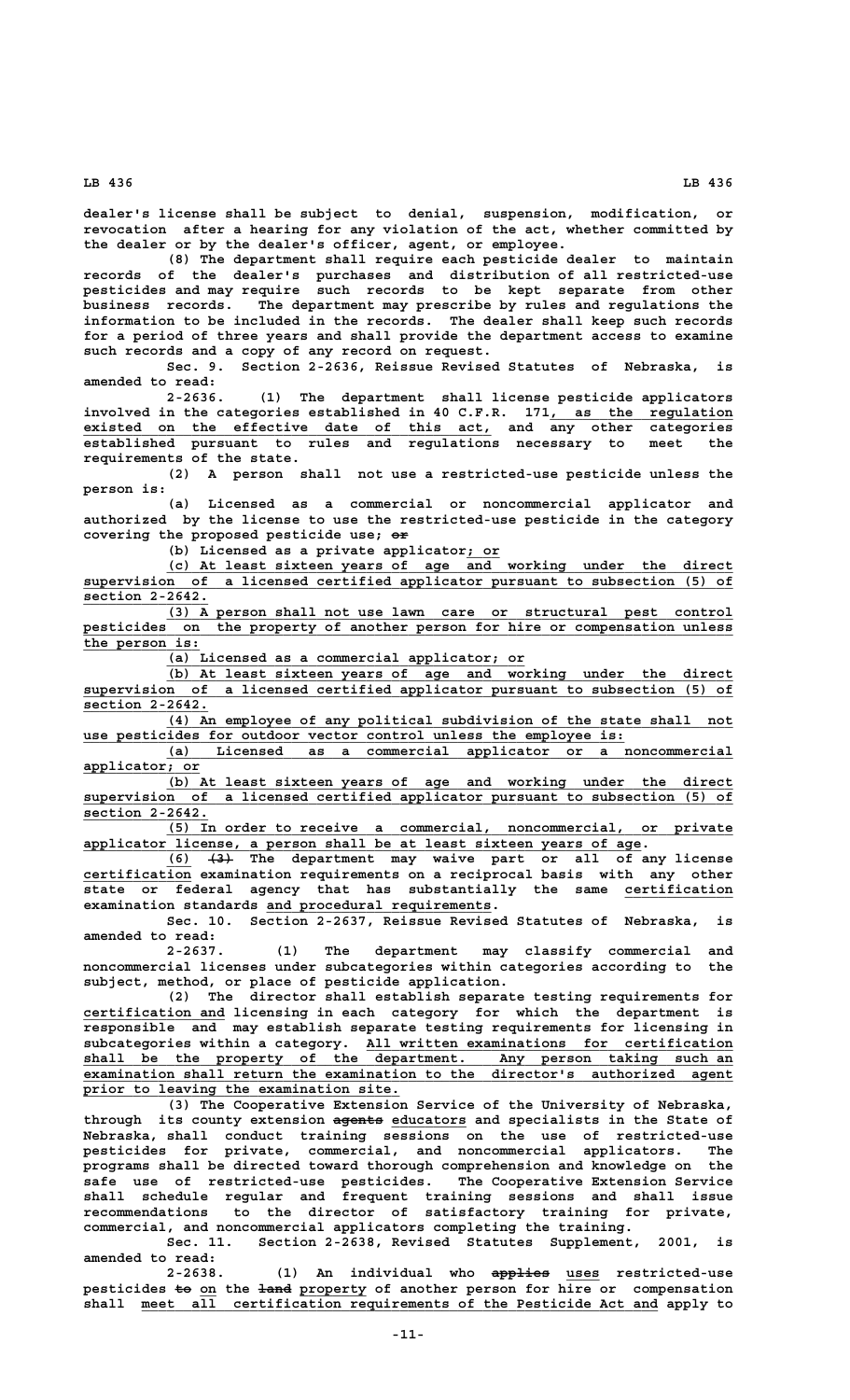**the department for a commercial applicator license issued for the categories** and subcategories in which the pesticide application use is to be made.

(2) Any person who applies uses lawn care or structural pest control pesticides  $\frac{1}{2}$  to  $\frac{1}{2}$  **hand property** of another person for hire or compensation **shall apply to the department for a commercial applicator license, regardless** of whether such business applies person uses any restricted-use pesticide.

**(3) Application for an original or renewal commercial applicator license shall be on forms prescribed by the department. The application shall include information as required by the director and be accompanied by a license fee of ninety dollars. If the applicant is an individual, the application shall include the applicant's social security number. The fee may \_\_\_\_\_\_\_\_\_\_\_\_\_\_\_\_\_\_\_\_\_\_\_\_\_\_\_\_\_\_\_\_\_\_\_\_\_\_\_\_\_\_\_\_\_\_\_\_\_ be increased by the director by rules and regulations adopted and promulgated pursuant to the act. The fee shall not after a public hearing is held \_\_\_\_\_\_\_\_\_\_\_\_\_\_\_\_\_\_\_\_\_\_\_\_\_\_\_\_\_\_\_\_\_\_\_\_\_\_\_\_\_\_\_\_\_\_\_ ————— — —————— ——————— —— ——— outlining the reasons for any proposed change. In no event shall the fee ————————— ——— ——————— ——— ——— ———————— ——————— —— —— ————— ————— ——— —— exceed one hundred fifty dollars per license. All fees collected shall be remitted to the State Treasurer for credit to the Natural Resources Water Quality Fund.**

> **(4) The department may deny a commercial applicator license if it has determined that:**

> **(a) The applicant has had a license as a licensed certified \_\_\_\_\_\_\_\_ applicator issued by this state or another state revoked within the last two years;**

> **(b) The applicant has been unable to satisfactorily fulfill \_\_\_\_\_\_\_\_\_\_\_\_\_\_\_\_ certification or licensing requirements;**

> **(c) The applicant for any other reason cannot be expected to be able to fulfill the provisions of the Pesticide Act applicable to the category for which application is made; or**

> **(d) An applicant for an original commercial applicator license has not passed an examination under sections 2-2637 and 2-2640.**

**(5) An individual to whom a commercial applicator license is issued \_\_\_\_\_\_\_\_ shall be a licensed certified applicator authorized to use restricted-use pesticides in the categories and subcategories in which the individual is licensed.**

> **(6) As a condition to issuance of a commercial applicator license, an applicant located outside this state shall file with the department a** written <del>instrument designating</del> designation of a resident agent for service of **process in actions taken in the administration and enforcement of the act. In lieu of designating a resident agent, the applicant may designate in writing the Secretary of State as the recipient of service of process for the applicant in this state.**

> **(7) Any person who operates a business that applies pesticides to ——— ——— —————— ——— ———————— — ———————— ———— ——————— —————————— —** the <del>land</del> of <del>another person for hire or compensation shall</del> be responsible for the acts of each certified applicator employed by him or her in-the **dividends application of a pesticide. Such person shall be subject to the same ——————————— —— — —————————— ———— —————— ————— —— ——————— —— ——— ——— penalties and violations as the applicator. ————————— ——— —————————— —— ——— ———————————**

 **\_\_\_\_\_\_\_\_\_\_\_\_\_\_\_\_\_\_\_\_\_\_\_\_\_\_\_\_\_\_\_\_\_\_\_\_\_\_\_\_\_\_\_\_\_\_\_\_\_\_\_\_\_\_\_ Sec. 12. Any person who owns or operates a business that uses \_\_\_\_\_\_\_\_\_\_\_\_\_\_\_\_\_\_\_\_\_\_\_\_\_\_\_\_\_\_\_\_\_\_\_\_\_\_\_\_\_\_\_\_\_\_\_\_\_\_\_\_\_\_\_\_\_\_\_\_\_\_\_\_\_\_\_\_\_\_\_\_\_\_\_\_\_\_ pesticides on the property of another person for hire or compensation shall be \_\_\_\_\_\_\_\_\_\_\_\_\_\_\_\_\_\_\_\_\_\_\_\_\_\_\_\_\_\_\_\_\_\_\_\_\_\_\_\_\_\_\_\_\_\_\_\_\_\_\_\_\_\_\_\_\_\_\_\_\_\_\_\_\_\_\_\_\_\_\_\_\_\_\_\_\_\_ responsible for the acts or omissions of anyone using a pesticide for such \_\_\_\_\_\_\_\_\_\_\_\_\_\_\_\_\_\_\_\_\_\_\_\_\_\_\_\_\_\_\_\_\_\_\_\_\_\_\_\_\_\_\_\_\_\_\_\_\_\_\_\_\_\_\_\_\_\_\_\_\_\_\_\_\_\_\_\_\_\_\_\_\_\_\_\_\_\_ business. Such person shall be subject to the same penalties and violations \_\_\_\_\_\_\_\_\_\_\_\_\_\_\_\_\_\_ as the applicator.**

**Sec. 13. Section 2-2639, Reissue Revised Statutes of Nebraska, is amended to read:**

**2-2639. (1) A noncommercial applicator shall meet all certification \_\_\_\_\_\_\_\_\_\_\_\_\_\_\_\_\_\_\_\_\_\_ \_\_\_\_\_\_\_\_\_\_\_\_\_\_\_\_\_\_\_\_\_\_\_\_\_\_\_\_\_\_\_\_\_\_\_\_\_\_\_\_\_\_ requirements of the Pesticide Act and apply to the department for a noncommercial applicator license issued for the categories and subcategories** in which the pesticide application use is to be made.

**(2) Application for an original or renewal noncommercial applicator license shall be on forms prescribed by the department. If the applicant is an individual, the application shall include the applicant's social security number. The department shall not charge a noncommercial applicant a license fee.**

**(3) The director shall not issue an original noncommercial applicator license before the applicant has passed an examination under sections 2-2637 and 2-2640.**

**(4) A person to whom a noncommercial applicator license is issued** shall be a *licensed* certified applicator authorized to use restricted-use **pesticides in the categories and subcategories in which the individual is licensed.**

**(5) As a condition to issuance of a noncommercial applicator license, an applicant located outside this state shall file with the**  $\texttt{department}$  a written <del>instrument designating</del> designation of a resident agent **for service of process in actions taken in the administration and enforcement**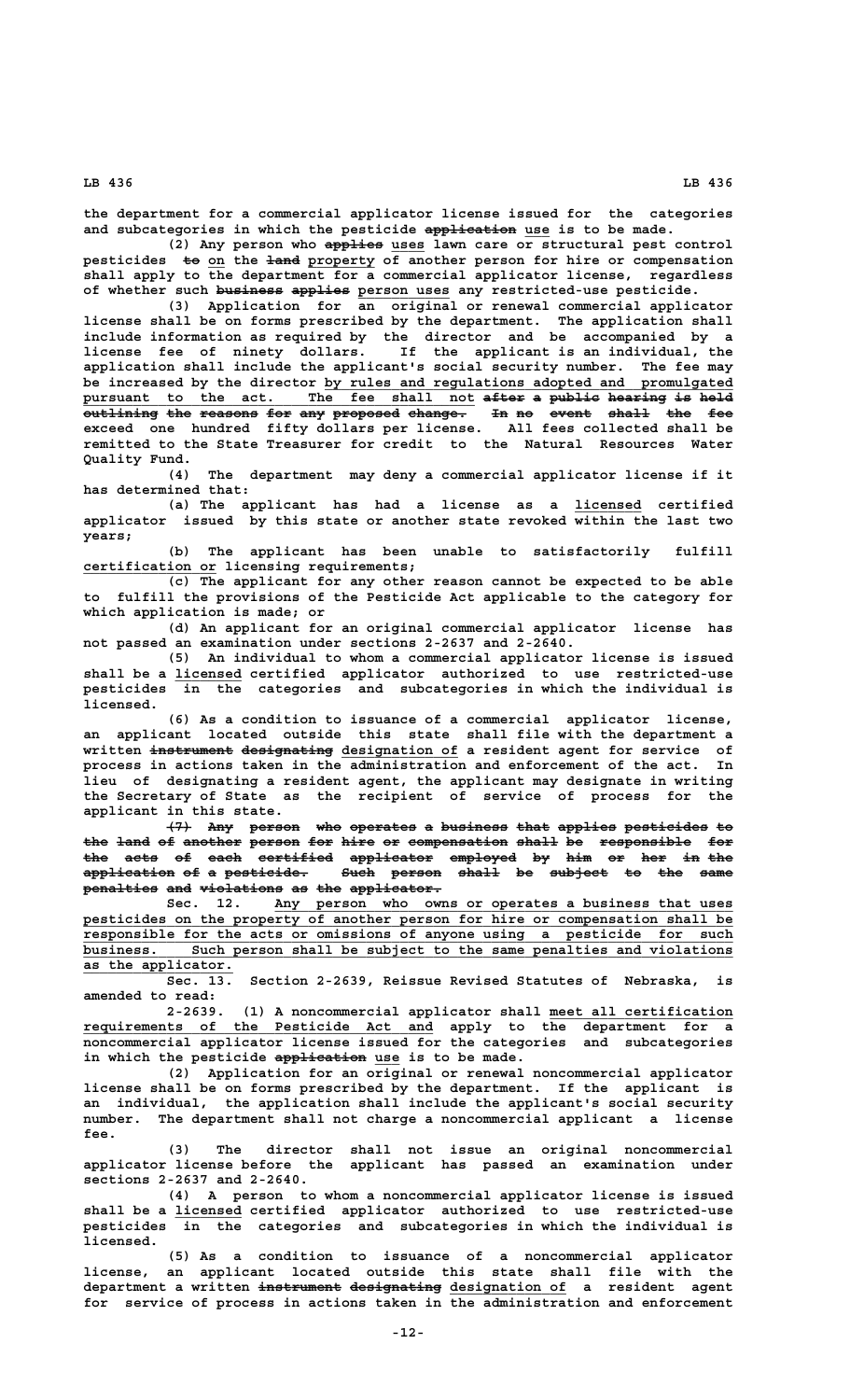**of the Pesticide Act. In lieu of designating a resident agent the applicant** may designate in writing the Secretary of State as the recipient of service of **process for the applicant in this state.**

**Sec. 14. Section 2-2640, Reissue Revised Statutes of Nebraska, is amended to read:**

**2-2640. Each person applying for a license as a commercial or ———— \_\_\_\_\_\_\_\_\_\_\_\_\_\_\_\_\_\_\_\_\_\_\_\_\_\_\_\_\_\_\_\_\_\_\_\_\_\_ noncommercial applicator shall pass meet the certification requirement of \_\_\_\_\_\_\_ passing an examination demonstrating that the person:**

**(1) Is properly qualified to perform functions associated with** pesticide  $\frac{1}{2}$   $\frac{1}{2}$   $\frac{1}{2}$   $\frac{1}{2}$   $\frac{1}{2}$   $\frac{1}{2}$   $\frac{1}{2}$  to a degree directly related to the nature of the **activity and the associated responsibility; and**

**(2) Has knowledge of the use and effects of restricted-use pesticides in the categories and subcategories in which the person is to be licensed.**

**Sec. 15. Section 2-2641, Revised Statutes Supplement, 2001, is amended to read:**

**2-2641. (1) A person shall be deemed to be a private applicator if the person uses a restricted-use pesticide for the purpose of producing an agricultural commodity:**

**(a) On property owned or rented by the person or person's employer or under the person's general control; or**

**(b) On the property of another person if applied without compensation other than the trading of personal services between producers of agricultural commodities.**

**(2) An employee shall qualify as a private applicator under subdivision (1)(a) of this section only if he or she provides labor for the** pesticide application use but does not provide the necessary equipment or  **pesticides.**

**(3) Every person applying for a license as a private applicator** shall <del>(a) undertake</del> meet the certification requirement of (a) undertaking a training session approved by the department or (b) **pass** passing an examination **showing that the person is properly qualified to perform functions associated** with pesticide application use to a degree directly related to the nature of the activity and the associated responsibility. The examination shall be  **\_\_\_\_\_\_\_\_\_\_\_\_\_\_\_\_\_\_\_\_\_\_\_\_\_\_\_\_\_\_\_\_\_\_\_\_\_\_\_\_\_\_\_\_\_\_\_\_\_\_\_\_\_\_\_\_\_\_\_\_\_\_\_\_\_\_\_\_\_\_\_\_\_\_\_\_\_\_ approved by the department and monitored by the department or its authorized \_\_\_\_\_\_ agent. If the applicant is an individual, the application shall include the applicant's social security number.**

> **(4) Application for an original or renewal private applicator license shall be accompanied by a license fee of twenty-five dollars. All fees collected shall be remitted to the State Treasurer for credit to the Natural Resources Water Quality Fund.**

> Section 2-2642, Reissue Revised Statutes of Nebraska, is **amended to read:**

> **2-2642. (1) Each commercial, noncommercial, and private applicator license shall expire on April 15 following the third year in which it was issued.**

> **(2) Except as provided by subsection (3) of this section, a person having a valid commercial or noncommercial applicator license may renew the license for another three-year period by:**

> (a) Paying to the department an amount equal to the  $\frac{1}{2}$  license  **\_\_\_\_\_\_\_\_\_\_\_\_\_\_\_\_\_\_\_\_\_\_\_\_\_\_\_\_\_\_\_\_\_\_\_\_\_\_\_\_\_\_\_\_\_ fee required by section 2-2638 for commercial applicator licenses or section \_\_\_\_\_\_\_\_\_\_\_\_\_\_\_\_\_\_\_\_\_\_\_\_\_\_\_\_\_\_\_\_\_\_\_\_\_\_\_\_\_\_\_\_\_\_\_\_\_\_\_\_ 2-2639 for noncommercial applicator licenses, if any; and**

> > **(b)(i) Undertaking the training approved by the department; or**

**(ii) Submitting to retesting prior to renewal of the license.**

**(3) Any person who allows his or her commercial or noncommercial applicator license to expire shall be required to submit to testing prior to the renewal of the license.**

**(4) The application for renewal of a private applicator license shall be the same as the application for an initial license.**

(5) Notwithstanding sections 2-2636 to 2-2642<sub>*,* any +  $\leftarrow$   $\leftarrow$   $\rightarrow$   $\rightarrow$ </sub> individual required to be a licensed as a certified applicator may use such pesticides as a noncertified applicator for a only one consecutive sixty-day  **\_\_\_\_\_\_\_\_ period of time if:**

**(a) The up to sixty consecutive days. In order to use pesticides as \_\_\_\_\_\_\_ —— —— ————— ——————————— ————— —— ————— —— ——— —————————— —** a noncertified applicator, the individual or his or her employer shall apply applies to the department for a license as a licensed certified applicator  **——————— —— —————————— ——— license within ten days of making the first pesticide use. An individual may** only use pesticides as a noncertified applicator for one sixty-day period. The Such license application for a certified applicator license shall include  **\_\_\_\_\_\_\_\_ the name and license number of the licensed certified applicator who is \_ supervising the noncertified applicator;**

 **\_\_\_ — (b) . All pesticide uses made by an individual as a noncertified**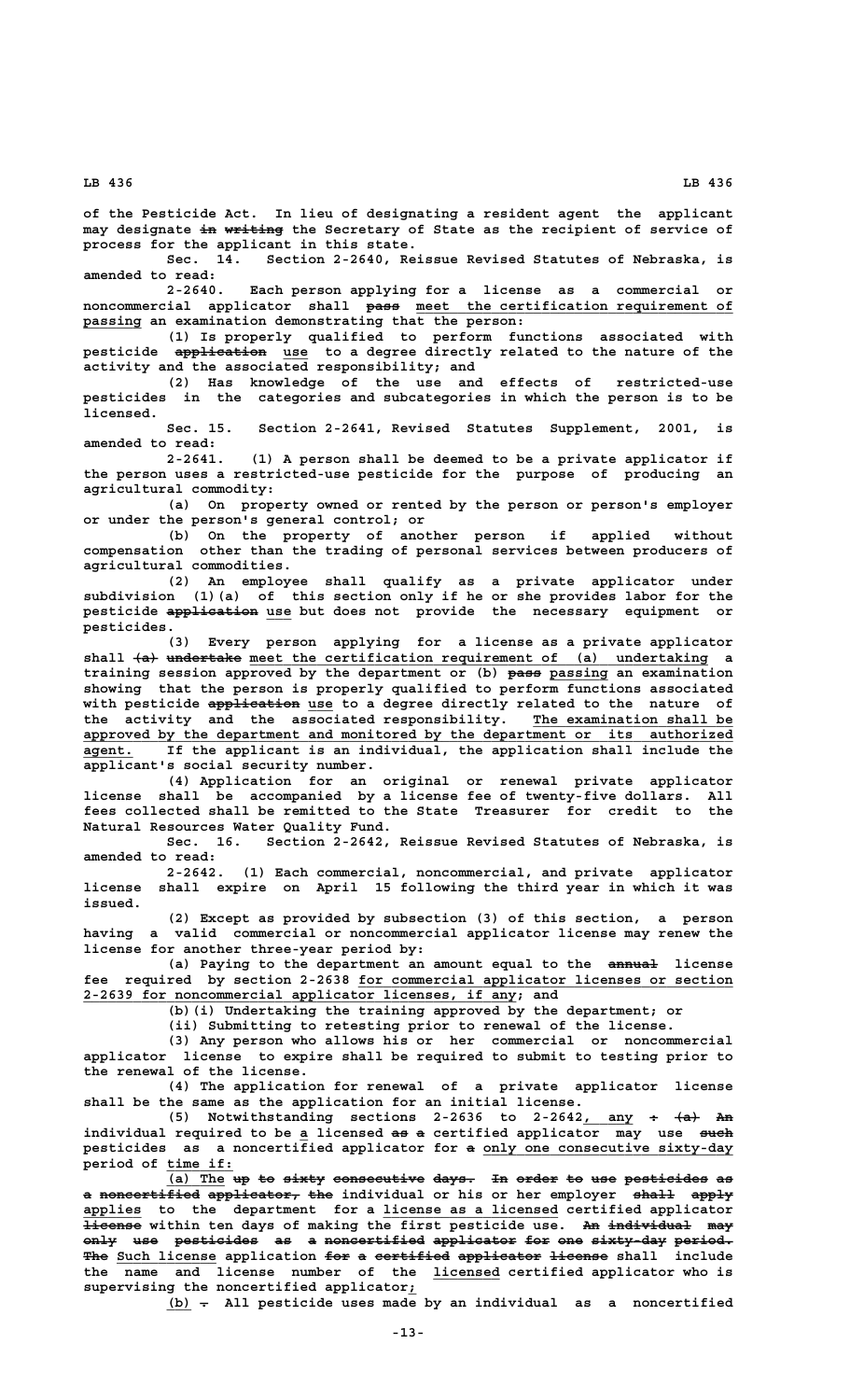applicator shall be are made under the direct supervision of a licensed  **\_\_\_\_\_ certified applicator; and**

**(c)** - The licensed certified applicator provides shall provide such **training and supervision as is necessary to:**

**(i) Determine the level of experience and knowledge of the noncertified applicator in the use of a pesticide;**

 **\_\_\_\_\_\_\_ ——————— (ii) Provide provide verifiable, detailed guidance on how to conduct each individual pesticide use performed under his or her direct supervision;**

 **\_\_\_\_\_\_\_\_\_ ————————— (iii) Accompany accompany the noncertified applicator to at least one site which would be typical of each type of pesticide use that the noncertified applicator performs;**

 **\_\_ —— \_\_\_\_\_\_\_\_\_\_\_\_\_\_\_\_\_\_\_\_\_\_\_\_\_\_\_\_\_\_\_\_ (iv) Be be accessible by voice or electronic means to provide further instructions at all times during the noncertified applicator's use of the pesticide; and**

 **\_\_ —— (v) Be be able to be physically on the site, should the need arise, where the pesticide use or storage is taking place within a reasonable period \_\_\_\_\_\_\_\_\_\_\_\_\_\_\_\_\_\_\_\_\_\_\_\_\_\_\_\_\_\_\_\_\_\_\_\_\_\_\_\_\_\_\_\_\_\_\_\_\_\_\_\_\_\_\_\_ of time as established by the director by rules and regulations. Both the ————————— \_\_\_\_\_\_\_\_\_\_\_\_\_\_\_\_\_\_\_\_\_\_\_\_\_\_\_\_\_\_\_\_\_ ——————————— certified licensed certified applicator and noncertified applicators \_\_\_\_\_\_\_\_\_\_ applicator shall be responsible for the acts of the noncertified applicator and each shall be subject to all penalties and violations under the Pesticide Act. The department may deny or suspend the use of pesticides by a noncertified applicator if it has reasonable cause to believe that such person \_\_\_\_\_\_\_\_ may not become eligible to become a licensed certified applicator or uses any** pesticide in violation of the act.  $\rightarrow$  and

 $\left\{\text{b}\right\}$  Any commercial, noncommercial, or private applicator license issued by the federal agency shall remain valid until such time as the license expires under the terms of the license or until it is sooner revoked,  $s$ uspended, modified, or placed on probation.

Persons applying for a certified applicator license under the Pesticide Act and who are licensed in those categories by the federal agency  $shall$  make application as a renewal of such license.

**Sec. 17. Section 2-2643, Reissue Revised Statutes of Nebraska, is amended to read:**

**2-2643. (1) The department shall require each licensed certified \_\_\_\_\_\_\_\_ applicator to maintain records of the use of all restricted-use pesticides. The department may by rules and regulations prescribe the information to be included in the records.**

(2) The department may require a <del>licensee</del> license holder to keep  **——————————— \_\_\_ records of the licensee's application use of general-use pesticides. The department may by rules and regulations prescribe the information to be included in the records.**

(3) The <del>licensee</del> license holder shall keep records required under **this section for a period of three years from the date of the pesticide**  $\texttt{application}~\textsf{use}.$ 

 **———————— \_\_\_\_\_\_\_\_\_\_\_\_\_\_ (4) The licensee license holder shall provide the department access to such records and a copy of any requested record pertaining to the ——————————— \_\_\_ application use of pesticides.**

 **\_\_\_\_\_\_\_\_\_\_\_\_\_\_\_\_\_\_\_\_\_\_\_\_\_\_\_ Sec. 18. A license holder shall not:**

 **\_\_\_\_\_\_\_\_\_\_\_\_\_\_\_\_\_\_\_\_\_\_\_\_\_\_\_\_\_\_\_\_\_\_\_\_\_\_\_\_\_\_\_\_\_\_\_\_\_\_\_\_\_\_\_\_\_\_\_\_\_\_\_\_\_\_\_\_ (1) Make a pesticide recommendation or use a pesticide in a manner \_\_\_\_\_\_\_\_\_\_\_\_\_\_\_\_\_\_\_\_\_\_\_\_\_\_\_\_\_\_\_\_\_\_\_\_\_\_\_\_\_\_\_\_\_\_\_\_\_\_\_\_\_\_\_\_\_\_\_\_\_\_\_\_\_\_\_\_\_\_\_\_\_\_\_\_\_\_ inconsistent with the pesticide's labeling or with the restrictions on the use \_\_\_\_\_\_\_\_\_\_\_\_\_\_\_\_\_\_\_\_\_\_\_\_\_\_\_\_\_\_\_\_\_\_\_\_\_\_\_\_\_\_\_\_\_\_\_\_\_\_\_\_\_\_\_\_\_\_\_\_\_\_\_\_\_\_\_\_\_\_\_\_\_\_\_\_\_\_ of the pesticide imposed by the state, the federal agency, or the federal act;**

 **\_\_\_\_\_\_\_\_\_\_\_\_\_\_\_\_\_\_\_\_\_\_\_\_\_\_\_\_\_\_\_\_\_\_\_\_\_\_\_\_\_\_\_\_\_\_\_\_\_\_\_\_\_\_\_ (2) Operate in a faulty, careless, or negligent manner;**

 **\_\_\_\_\_\_\_\_\_\_\_\_\_\_\_\_\_\_\_\_\_\_\_\_\_\_\_\_\_\_\_\_\_\_\_\_\_\_\_\_\_\_\_\_\_\_\_\_\_\_\_\_\_\_\_\_\_\_\_\_\_\_\_\_\_\_\_\_ (3) Refuse or neglect to keep and maintain the records required by \_\_\_\_\_\_\_\_\_\_\_\_\_\_\_\_\_\_\_\_\_\_\_\_\_\_\_\_\_\_\_\_\_\_\_\_\_\_\_\_\_\_\_\_\_\_\_\_\_ the Pesticide Act or to make reports as required;**

 **\_\_\_\_\_\_\_\_\_\_\_\_\_\_\_\_\_\_\_\_\_\_\_\_\_\_\_\_\_\_\_\_\_\_\_\_\_\_\_\_\_\_\_\_\_\_\_\_\_\_\_\_\_\_\_\_\_\_\_ (4) Make false or fraudulent records, invoices, or reports;**

 **\_\_\_\_\_\_\_\_\_\_\_\_\_\_\_\_\_\_\_\_\_\_\_\_\_\_\_\_\_\_\_\_\_\_\_\_\_\_\_\_\_\_\_\_\_\_\_\_\_\_\_\_\_\_\_\_\_\_\_\_\_\_\_\_\_\_\_\_ (5) Use fraud or misrepresentation in making an application for a \_\_\_\_\_\_\_\_\_\_\_\_\_\_\_\_\_\_\_\_\_\_\_\_\_\_\_\_\_\_\_\_\_\_\_ license or renewal of a license; or**

 **\_\_\_\_\_\_\_\_\_\_\_\_\_\_\_\_\_\_\_\_\_\_\_\_\_\_\_\_\_\_\_\_\_\_\_\_\_\_\_\_\_\_\_\_\_\_\_\_\_\_\_\_\_\_\_\_\_\_\_\_\_\_\_\_\_\_\_\_ (6) Aid or abet a license holder or an unlicensed person to evade \_\_\_\_\_\_\_\_\_\_\_\_\_\_\_\_\_\_\_\_\_\_\_\_\_\_\_\_\_\_\_\_\_\_\_\_\_\_\_\_\_\_\_\_\_\_\_\_\_\_\_\_\_\_\_\_\_\_\_\_\_\_\_\_\_\_\_\_\_\_\_\_\_\_\_\_\_\_ the Pesticide Act, conspire with a license holder or an unlicensed person to** evade the act, or allow the license holder's license to be used by another  **person. \_\_\_\_\_\_\_**

Sec. 19. A license holder shall comply with the Pesticide Act, the  **\_\_\_\_\_\_\_\_\_\_\_\_\_\_\_\_\_\_\_\_\_\_\_\_\_\_\_\_\_\_\_\_\_\_\_\_\_\_\_\_\_\_\_\_\_\_\_\_\_\_\_\_\_\_\_\_\_\_\_\_\_\_\_\_\_\_\_\_\_\_\_\_\_\_\_\_\_\_ rules and regulations adopted and promulgated pursuant to the act, and any \_\_\_\_\_\_\_\_\_\_\_\_\_\_\_\_\_\_\_\_\_\_\_\_\_\_\_\_\_\_\_\_\_\_\_\_\_\_\_\_\_\_\_\_\_\_\_\_\_\_\_\_\_\_\_\_\_\_\_\_\_\_\_\_\_\_\_\_\_\_\_\_\_\_\_\_\_\_ order of the director issued pursuant to the act. A license holder shall not \_\_\_\_\_\_\_\_\_\_\_\_\_\_\_\_\_\_\_\_\_\_\_\_\_\_\_\_\_\_\_\_\_\_\_\_\_\_\_\_\_\_\_\_\_\_\_\_\_\_\_\_\_\_\_\_\_\_\_\_\_\_\_ interfere with the department in the performance of its duties.**

 **\_\_\_\_\_\_\_\_\_\_\_\_\_\_\_\_\_\_\_\_\_\_\_\_\_\_\_\_\_\_\_\_\_\_\_\_\_\_\_\_\_\_\_\_\_\_\_\_\_\_\_\_\_\_\_\_\_\_ Sec. 20. (1) A license holder may be put on probation requiring \_\_\_\_\_\_\_\_\_\_\_\_\_\_\_\_\_\_\_\_\_\_\_\_\_\_\_\_\_\_\_\_\_\_\_\_\_\_\_\_\_\_\_\_\_\_\_\_\_\_\_\_\_\_\_\_\_\_\_\_\_\_\_\_\_\_\_\_\_\_\_\_\_\_\_\_\_\_ such person to comply with the conditions set out in an order of probation \_\_\_\_\_\_\_\_\_\_\_\_\_\_\_\_\_\_\_\_\_\_\_\_\_\_\_\_\_\_\_\_\_\_\_\_\_\_\_\_\_\_\_\_\_\_\_\_\_\_\_\_\_\_\_\_\_\_\_\_\_\_\_\_\_\_\_\_\_\_\_\_\_\_\_\_\_\_ issued by the director or be ordered to cease and desist from failing to \_\_\_\_\_\_\_\_\_\_\_\_\_\_\_\_\_\_\_\_\_\_\_\_\_\_\_\_\_\_\_\_\_\_\_\_\_\_\_\_\_\_\_\_\_\_\_\_\_\_\_\_\_\_\_\_\_\_\_\_\_\_\_\_\_\_\_\_\_\_\_\_\_\_\_\_\_\_ comply or be ordered to pay an administrative fine pursuant to subdivision (8) \_\_\_\_\_\_\_\_\_\_\_\_\_\_\_\_\_\_\_\_\_\_\_\_\_\_\_\_\_\_\_\_\_\_\_\_\_\_\_\_\_\_\_\_\_\_\_\_\_\_\_\_\_\_\_\_\_\_\_\_\_\_\_\_\_\_\_\_\_\_\_\_\_\_\_\_\_\_ of section 2-2626 after: (a) The director determines the license holder has** not complied with section 19 of this act; (b) the license holder is given written notice to comply and written notice of the right to a hearing to show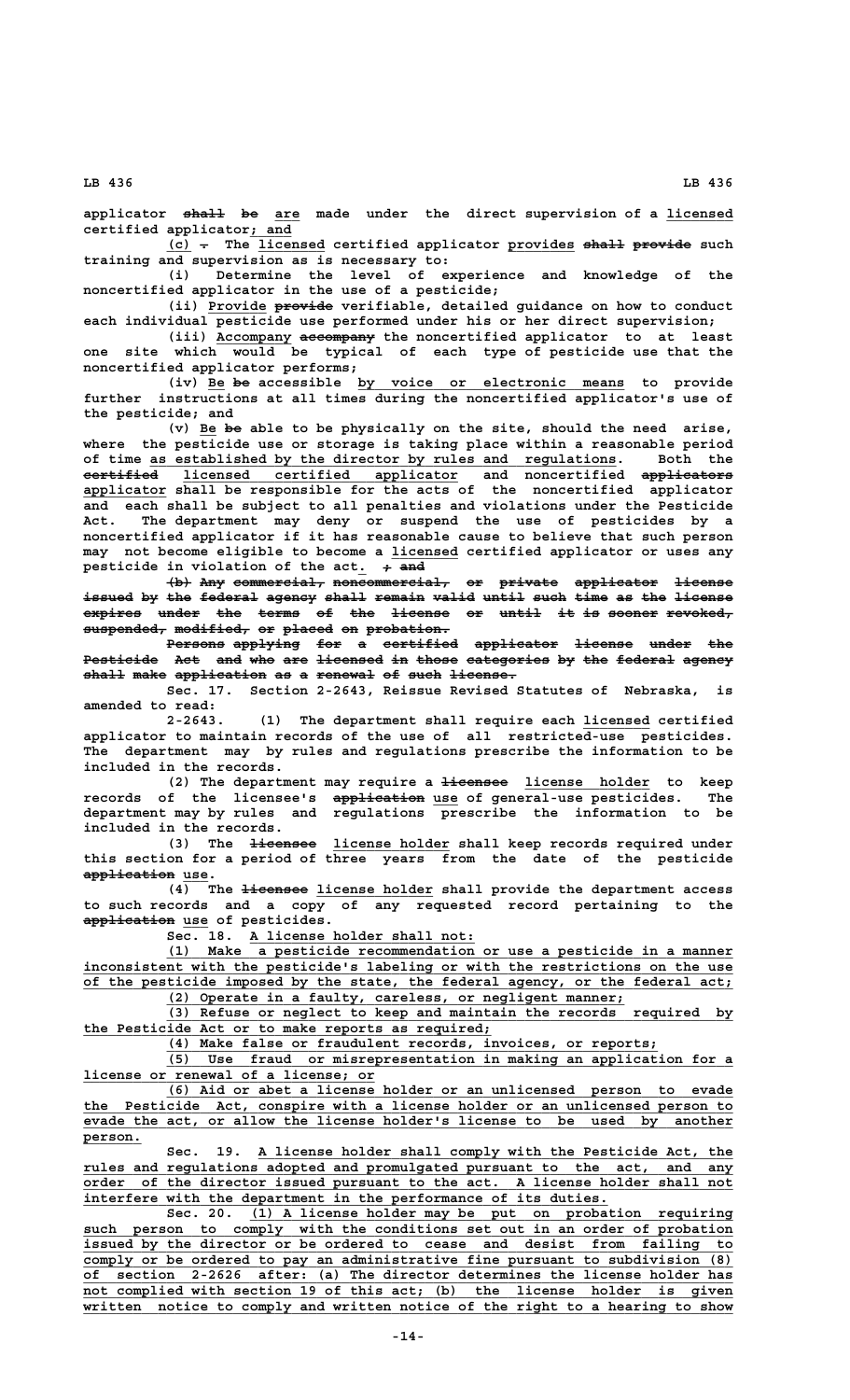**\_\_\_\_\_\_\_\_\_\_\_\_\_\_\_\_\_\_\_\_\_\_\_\_\_\_\_\_\_\_\_\_\_\_\_\_\_\_\_\_\_\_\_\_\_\_\_\_\_\_\_\_\_\_\_\_\_\_\_\_\_\_\_\_\_\_\_\_\_\_\_\_\_\_\_\_\_\_ cause why an order should not be issued; and (c) the director finds that \_\_\_\_\_\_\_\_\_\_\_\_\_\_\_\_\_\_\_\_\_\_\_\_\_\_\_\_\_\_\_\_\_\_\_\_\_\_\_\_\_\_\_\_\_\_\_\_\_\_\_\_\_\_\_\_\_\_\_\_\_\_\_\_\_\_\_\_\_\_\_\_\_\_\_\_\_\_ issuing an order is appropriate based on the hearing record or on the \_\_\_\_\_\_\_\_\_\_\_\_\_\_\_\_\_\_\_\_\_\_\_\_\_\_\_\_\_\_\_\_\_\_\_\_\_\_\_\_\_\_\_\_\_\_\_\_\_\_\_\_\_\_\_\_\_\_\_\_\_\_\_\_\_\_\_\_\_ available information if the hearing is waived by the license holder.**

 **\_\_\_\_\_\_\_\_\_\_\_\_\_\_\_\_\_\_\_\_\_\_\_\_\_\_\_\_\_\_\_\_\_\_\_\_\_\_\_\_\_\_\_\_\_\_\_\_\_\_\_\_\_\_\_\_\_\_\_\_\_\_\_\_\_\_\_\_ (2) A license issued under the Pesticide Act may be modified or \_\_\_\_\_\_\_\_\_\_\_\_\_\_\_\_\_\_\_\_\_\_\_\_\_\_\_\_\_\_\_\_\_\_\_\_\_\_\_\_\_\_\_\_\_\_\_\_\_\_\_\_\_\_\_\_\_\_\_\_\_\_\_\_\_\_\_\_\_\_\_\_\_\_\_\_\_\_ suspended until the license holder complies with the conditions set out in an \_\_\_\_\_\_\_\_\_\_\_\_\_\_\_\_\_\_\_\_\_\_\_\_\_\_\_\_\_\_\_\_\_\_\_\_\_\_\_\_\_\_\_\_\_\_\_\_\_\_\_\_\_\_\_\_\_\_\_\_\_\_\_\_\_\_\_\_\_\_\_\_\_\_\_\_\_\_ order issued by the director or for a specific period of time after: (a) The \_\_\_\_\_\_\_\_\_\_\_\_\_\_\_\_\_\_\_\_\_\_\_\_\_\_\_\_\_\_\_\_\_\_\_\_\_\_\_\_\_\_\_\_\_\_\_\_\_\_\_\_\_\_\_\_\_\_\_\_\_\_\_\_\_\_\_\_\_\_\_\_\_\_\_\_\_\_ director determines the license holder has not complied with section 19 of \_\_\_\_\_\_\_\_\_\_\_\_\_\_\_\_\_\_\_\_\_\_\_\_\_\_\_\_\_\_\_\_\_\_\_\_\_\_\_\_\_\_\_\_\_\_\_\_\_\_\_\_\_\_\_\_\_\_\_\_\_\_\_\_\_\_\_\_\_\_\_\_\_\_\_\_\_\_ this act; (b) the license holder is given written notice to comply and written** notice of the right to a hearing to show cause why the license should not be  **\_\_\_\_\_\_\_\_\_\_\_\_\_\_\_\_\_\_\_\_\_\_\_\_\_\_\_\_\_\_\_\_\_\_\_\_\_\_\_\_\_\_\_\_\_\_\_\_\_\_\_\_\_\_\_\_\_\_\_\_\_\_\_\_\_\_\_\_\_\_\_\_\_\_\_\_\_\_ modified or suspended; and (c) the director finds that issuing an order \_\_\_\_\_\_\_\_\_\_\_\_\_\_\_\_\_\_\_\_\_\_\_\_\_\_\_\_\_\_\_\_\_\_\_\_\_\_\_\_\_\_\_\_\_\_\_\_\_\_\_\_\_\_\_\_\_\_\_\_\_\_\_\_\_\_\_\_\_\_\_\_\_\_\_\_\_\_ modifying or suspending the license is appropriate based on the hearing record \_\_\_\_\_\_\_\_\_\_\_\_\_\_\_\_\_\_\_\_\_\_\_\_\_\_\_\_\_\_\_\_\_\_\_\_\_\_\_\_\_\_\_\_\_\_\_\_\_\_\_\_\_\_\_\_\_\_\_\_\_\_\_\_\_\_\_\_\_\_\_\_\_\_\_\_\_\_ or on the available information if the hearing is waived by the license holder. \_\_\_\_\_\_\_**

 **\_\_\_\_\_\_\_\_\_\_\_\_\_\_\_\_\_\_\_\_\_\_\_\_\_\_\_\_\_\_\_\_\_\_\_\_\_\_\_\_\_\_\_\_\_\_\_\_\_\_\_\_\_\_\_\_\_\_\_\_\_\_\_\_\_\_\_\_ (3) A license may be immediately suspended prior to hearing if: (a) \_\_\_\_\_\_\_\_\_\_\_\_\_\_\_\_\_\_\_\_\_\_\_\_\_\_\_\_\_\_\_\_\_\_\_\_\_\_\_\_\_\_\_\_\_\_\_\_\_\_\_\_\_\_\_\_\_\_\_\_\_\_\_\_\_\_\_\_\_\_\_\_\_\_\_\_\_\_ The director determines an immediate danger to the public health, safety, or \_\_\_\_\_\_\_\_\_\_\_\_\_\_\_\_\_\_\_\_\_\_\_\_\_\_\_\_\_\_\_\_\_\_\_\_\_\_\_\_\_\_\_\_\_\_\_\_\_\_\_\_\_\_\_\_\_\_\_\_\_\_\_\_\_\_\_\_\_\_\_\_\_\_\_\_\_\_ welfare exists; and (b) the license holder receives the written notice to** comply and written notice of the right to a hearing to show cause why the suspension should not be sustained. If a license is suspended under this  **\_\_\_\_\_\_\_\_\_\_\_\_\_\_\_\_\_\_\_\_\_\_\_\_\_\_\_\_\_\_\_\_\_\_\_\_\_\_\_\_\_\_\_\_\_\_\_\_\_\_\_\_\_\_\_\_\_\_\_\_\_\_\_\_\_\_\_\_\_\_\_\_\_\_\_\_\_\_ suspension should not be sustained. If a license is suspended under this \_\_\_\_\_\_\_\_\_\_\_\_\_\_\_\_\_\_\_\_\_\_\_\_\_\_\_\_\_\_\_\_\_\_\_\_\_\_\_\_\_\_\_\_\_\_\_\_\_\_\_\_\_\_\_\_\_\_\_\_\_\_\_\_\_\_\_\_\_\_\_\_\_\_\_\_\_\_ subsection, the license holder may request a date and time for hearing. The \_\_\_\_\_\_\_\_\_\_\_\_\_\_\_\_\_\_\_\_\_\_\_\_\_\_\_\_\_\_\_\_\_\_\_\_\_\_\_\_\_\_\_\_\_\_\_\_\_\_\_\_\_\_\_\_\_\_\_\_\_\_\_\_\_\_\_\_\_\_\_\_\_\_\_\_\_\_ director shall accommodate the requested date and time, if possible. In any \_\_\_\_\_\_\_\_\_\_\_\_\_\_\_\_\_\_\_\_\_\_\_\_\_\_\_\_\_\_\_\_\_\_\_\_\_\_\_\_\_\_\_\_\_\_\_\_\_\_\_\_\_\_\_\_\_\_\_\_\_\_\_\_\_\_\_\_\_\_\_\_\_\_\_\_\_\_ event, if the license holder requests that the hearing be held within two \_\_\_\_\_\_\_\_\_\_\_\_\_\_\_\_\_\_\_\_\_\_\_\_\_\_\_\_\_\_\_\_\_\_\_\_\_\_\_\_\_\_\_\_\_\_\_\_\_\_\_\_\_\_\_\_\_\_\_\_\_\_\_\_\_\_\_\_\_\_\_\_\_\_\_\_\_\_ business days, the director shall set the date and time for the hearing within \_\_\_\_\_\_\_\_\_\_\_\_\_\_\_\_\_\_\_\_\_\_\_\_\_\_\_\_\_\_\_\_\_\_\_\_\_\_\_\_\_\_\_\_\_\_\_\_\_\_\_\_\_\_\_\_\_\_\_\_\_\_\_\_\_\_\_\_\_\_\_\_\_\_\_\_\_\_ two business days of the request. If a license holder does not request a \_\_\_\_\_\_\_\_\_\_\_\_\_\_\_\_\_\_\_\_\_\_\_\_\_\_\_\_\_\_\_\_\_\_\_\_\_\_\_\_\_\_\_\_\_\_\_\_\_\_\_\_\_\_\_\_\_\_\_\_\_\_\_\_\_\_\_\_\_\_\_\_\_\_\_\_\_\_ hearing date within fifteen days after the suspension, the director shall \_\_\_\_\_\_\_\_\_\_\_\_\_\_\_\_\_\_\_\_\_\_\_\_\_\_\_\_\_\_\_\_\_\_\_\_\_\_\_\_\_\_\_\_\_\_\_\_\_\_\_\_\_\_\_\_\_\_\_\_\_\_\_\_\_\_\_\_\_\_\_\_\_\_\_\_\_\_ establish a hearing date and shall notify the license holder of the date and \_\_\_\_\_\_\_\_\_\_\_\_\_\_\_\_\_\_\_\_\_ time of such hearing.**

 **\_\_\_\_\_\_\_\_\_\_\_\_\_\_\_\_\_\_\_\_\_\_\_\_\_\_\_\_\_\_\_\_\_\_\_\_\_\_\_\_\_\_\_\_\_\_\_\_\_\_\_\_\_\_\_\_\_\_\_\_\_\_\_\_\_\_\_\_ (4) A license may be revoked after: (a) The director determines the \_\_\_\_\_\_\_\_\_\_\_\_\_\_\_\_\_\_\_\_\_\_\_\_\_\_\_\_\_\_\_\_\_\_\_\_\_\_\_\_\_\_\_\_\_\_\_\_\_\_\_\_\_\_\_\_\_\_\_\_\_\_\_\_\_\_\_\_\_\_\_\_\_\_\_\_\_\_ license holder has committed serious, repeated, or multiple violations of any \_\_\_\_\_\_\_\_\_\_\_\_\_\_\_\_\_\_\_\_\_\_\_\_\_\_\_\_\_\_\_\_\_\_\_\_\_\_\_\_\_\_\_\_\_\_\_\_\_\_\_\_\_\_\_\_\_\_\_\_\_\_\_\_\_\_\_\_\_\_\_\_\_\_\_\_\_\_ of the requirements of section 19 of this act; (b) the license holder is given \_\_\_\_\_\_\_\_\_\_\_\_\_\_\_\_\_\_\_\_\_\_\_\_\_\_\_\_\_\_\_\_\_\_\_\_\_\_\_\_\_\_\_\_\_\_\_\_\_\_\_\_\_\_\_\_\_\_\_\_\_\_\_\_\_\_\_\_\_\_\_\_\_\_\_\_\_\_ written notice to comply and written notice of the right to a hearing to show** cause why the license should not be revoked; and (c) the director finds that  **\_\_\_\_\_\_\_\_\_\_\_\_\_\_\_\_\_\_\_\_\_\_\_\_\_\_\_\_\_\_\_\_\_\_\_\_\_\_\_\_\_\_\_\_\_\_\_\_\_\_\_\_\_\_\_\_\_\_\_\_\_\_\_\_\_\_\_\_\_\_\_\_\_\_\_\_\_\_ issuing an order revoking the license is appropriate based on the hearing \_\_\_\_\_\_\_\_\_\_\_\_\_\_\_\_\_\_\_\_\_\_\_\_\_\_\_\_\_\_\_\_\_\_\_\_\_\_\_\_\_\_\_\_\_\_\_\_\_\_\_\_\_\_\_\_\_\_\_\_\_\_\_\_\_\_\_\_\_\_\_\_\_\_\_\_\_\_ record or on the available information if the hearing is waived by the license**  $\overline{\text{holder}}$ .

> **\_\_\_\_\_\_\_\_\_\_\_\_\_\_\_\_\_\_\_\_\_\_\_\_\_\_\_\_\_\_\_\_\_\_\_\_\_\_\_\_\_\_\_\_\_\_\_\_\_\_\_\_\_\_\_\_\_\_\_\_\_\_\_\_\_\_\_\_ (5) Any license holder who has a license which has been suspended \_\_\_\_\_\_\_\_\_\_\_\_\_\_\_\_\_\_\_\_\_\_\_\_\_\_\_\_\_\_\_\_\_\_\_\_\_\_\_\_\_\_\_\_\_\_\_\_\_\_\_\_\_\_\_\_\_\_\_\_\_\_\_\_\_\_\_\_\_\_\_\_\_\_\_\_\_\_ shall cease operating as a license holder until the license is reinstated.** Any license holder who has a license which has been revoked shall cease  **\_\_\_\_\_\_\_\_\_\_\_\_\_\_\_\_\_\_\_\_\_\_\_\_\_\_\_\_\_\_\_\_\_\_\_\_\_\_\_\_\_\_\_\_\_\_\_\_\_\_\_\_\_\_\_\_\_\_\_\_ operating as a license holder until a new license is issued.**

> **\_\_\_\_\_\_\_\_\_\_\_\_\_\_\_\_\_\_\_\_\_\_\_\_\_\_\_\_\_\_\_\_\_\_\_\_\_\_\_\_\_\_\_\_\_\_\_\_\_\_\_\_\_\_\_\_\_\_\_\_\_\_\_\_\_\_\_\_ (6) The director may terminate any proceedings to suspend or revoke \_\_\_\_\_\_\_\_\_\_\_\_\_\_\_\_\_\_\_\_\_\_\_\_\_\_\_\_\_\_\_\_\_\_\_\_\_\_\_\_\_\_\_\_\_\_\_\_\_\_\_\_\_\_\_\_\_\_\_\_\_\_\_\_\_\_\_\_\_\_\_\_\_\_\_\_\_\_ a license or to subject a license holder to an order of the director at any \_\_\_\_\_\_\_\_\_\_\_\_\_\_\_\_\_\_\_\_\_\_\_\_\_\_\_\_\_\_\_\_\_\_\_\_\_\_\_\_\_\_\_\_\_\_\_\_\_\_\_\_\_\_\_\_\_\_\_\_\_\_\_\_\_\_\_\_\_\_\_\_\_\_\_\_\_\_ time if the reasons for such proceedings no longer exist. A license which has \_\_\_\_\_\_\_\_\_\_\_\_\_\_\_\_\_\_\_\_\_\_\_\_\_\_\_\_\_\_\_\_\_\_\_\_\_\_\_\_\_\_\_\_\_\_\_\_\_\_\_\_\_\_\_\_\_\_\_\_\_\_\_\_\_\_\_\_\_\_\_\_\_\_\_\_\_\_ been suspended may be reinstated, a person with a revoked license may be issued a new license, or a license holder may no longer be subject to an order \_\_\_\_\_\_\_\_\_\_\_\_\_\_\_\_\_\_\_\_\_\_\_\_\_\_\_\_\_\_\_\_\_\_\_\_\_\_\_\_\_\_\_\_\_\_\_\_\_\_\_\_\_\_\_\_\_\_\_\_\_\_\_\_\_\_\_\_\_\_\_\_\_\_\_\_\_\_ of the director if the director determines the conditions which prompted the \_\_\_\_\_\_\_\_\_\_\_\_\_\_\_\_\_\_\_\_\_\_\_\_\_\_\_\_\_\_\_\_\_\_\_\_\_\_\_\_\_\_\_\_\_\_\_\_\_\_\_\_\_ suspension, revocation, or probation no longer exist.**

 **\_\_\_\_\_\_\_\_\_\_\_\_\_\_\_\_\_\_\_\_\_\_\_\_\_\_\_\_\_\_\_\_\_\_\_\_\_\_\_\_\_\_\_\_\_\_\_\_\_\_\_\_\_\_\_\_\_\_\_\_\_\_\_\_\_\_\_\_ (7) Proceedings for license modification, suspension, revocation, or \_\_\_\_\_\_\_\_\_\_\_\_\_\_\_\_\_\_\_\_\_\_\_\_\_\_\_\_\_\_\_\_\_\_\_\_\_\_\_\_\_\_\_\_\_\_\_\_\_\_\_\_\_\_\_\_\_\_\_\_\_\_\_\_\_\_\_\_\_\_\_\_\_\_\_\_\_\_ probation shall not preclude the department from pursuing other \_\_\_\_\_\_\_\_\_\_\_\_\_\_\_\_\_\_\_\_\_\_\_\_\_\_\_\_\_\_\_\_\_\_\_\_\_\_\_\_\_\_\_ administrative, civil, or criminal actions.**

 **\_\_\_\_\_\_\_\_\_\_\_\_\_\_\_\_\_\_\_\_\_\_\_\_\_\_\_\_\_\_\_\_\_\_\_\_\_\_\_\_\_\_\_\_\_\_\_\_\_\_\_\_\_\_\_\_\_ Sec. 21. Whenever the director has reason to believe that a \_\_\_\_\_\_\_\_\_\_\_\_\_\_\_\_\_\_\_\_\_\_\_\_\_\_\_\_\_\_\_\_\_\_\_\_\_\_\_\_\_\_\_\_\_\_\_\_\_\_\_\_\_\_\_\_\_\_\_\_\_\_\_\_\_\_\_\_\_\_\_\_\_\_\_\_\_\_ violation of any provision of the Pesticide Act, any rule or regulation \_\_\_\_\_\_\_\_\_\_\_\_\_\_\_\_\_\_\_\_\_\_\_\_\_\_\_\_\_\_\_\_\_\_\_\_\_\_\_\_\_\_\_\_\_\_\_\_\_\_\_\_\_\_\_\_\_\_\_\_\_\_\_\_\_\_\_\_\_\_\_\_\_\_\_\_\_\_ adopted and promulgated pursuant to the act, or any order of the director has \_\_\_\_\_\_\_\_\_\_\_\_\_\_\_\_\_\_\_\_\_\_\_\_\_\_\_\_\_\_\_\_\_\_\_\_\_\_\_\_\_\_\_\_\_\_\_\_\_\_\_\_\_\_\_\_\_\_\_\_\_\_\_\_\_\_\_\_\_\_\_\_\_\_\_\_\_\_ occurred, the director may issue a violation warning letter. A violation \_\_\_\_\_\_\_\_\_\_\_\_\_\_\_\_\_\_\_\_\_\_\_\_\_\_\_\_\_\_\_\_\_\_\_\_\_\_\_\_\_\_\_\_\_\_\_\_\_\_\_\_\_\_\_\_\_\_\_\_\_\_\_\_\_\_\_\_\_\_\_\_\_\_\_\_\_\_ warning letter shall specify all provisions of the act, rules and regulations, \_\_\_\_\_\_\_\_\_\_\_\_\_\_\_\_\_\_\_\_\_\_\_\_\_\_\_\_\_\_\_\_\_\_\_\_\_\_\_\_\_\_\_\_\_\_\_\_\_\_\_\_\_\_\_\_\_\_\_\_\_\_\_\_\_\_\_\_\_\_\_\_\_\_\_\_\_\_ or order alleged to have been violated and the acts or omissions with which \_\_\_\_\_\_\_\_\_\_\_\_\_\_\_\_\_\_\_\_\_\_\_\_\_\_\_\_\_\_\_\_\_\_\_\_\_\_\_\_\_\_\_\_\_\_\_\_\_\_\_\_\_\_\_\_\_\_\_\_\_\_\_\_\_\_\_\_\_\_\_\_\_\_\_\_\_\_ the person named in the violation warning letter is charged. A violation \_\_\_\_\_\_\_\_\_\_\_\_\_\_\_\_\_\_\_\_\_\_\_\_\_\_\_\_\_\_\_\_\_\_\_\_\_\_\_\_\_\_\_\_\_\_\_\_\_\_\_\_\_\_\_\_\_\_\_\_\_\_\_\_\_\_\_\_\_\_\_\_\_\_\_\_\_\_ warning letter shall become final unless the person named in the violation** warning letter, within twenty days after receiving the violation warning  $\overline{\text{latter, requests a hearing before the director.}$  Whenever a hearing is  **\_\_\_\_\_\_\_\_\_\_\_\_\_\_\_\_\_\_\_\_\_\_\_\_\_\_\_\_\_\_\_\_\_\_\_\_\_\_\_\_\_\_\_\_\_\_\_\_\_\_\_\_\_\_\_\_\_\_\_\_\_\_\_\_\_\_\_\_\_\_\_\_\_\_\_\_\_\_ requested pursuant to this section, the director shall issue a notice of \_\_\_\_\_\_\_\_\_\_\_\_\_\_\_\_\_\_\_\_\_\_\_\_\_\_\_\_\_\_\_\_\_\_\_\_\_\_\_\_\_\_\_\_\_\_\_\_\_\_ hearing as provided for in section 22 of this act.**

 **\_\_\_\_\_\_\_\_\_\_\_\_\_\_\_\_\_\_\_\_\_\_\_\_ Sec. 22. Under the Pesticide Act:**

 **\_\_\_\_\_\_\_\_\_\_\_\_\_\_\_\_\_\_\_\_\_\_\_\_\_\_\_\_\_\_\_\_\_\_\_\_\_\_\_\_\_\_\_\_\_\_\_\_\_\_\_\_\_\_\_\_\_\_\_\_\_\_\_\_\_\_\_\_ (1) Any notice or order shall be personally served on the license \_\_\_\_\_\_\_\_\_\_\_\_\_\_\_\_\_\_\_\_\_\_\_\_\_\_\_\_\_\_\_\_\_\_\_\_\_\_\_\_\_\_\_\_\_\_\_\_\_\_\_\_\_\_\_\_\_\_\_\_\_\_\_\_\_\_\_\_\_\_\_\_\_\_\_\_\_\_ holder, the person named in the notice, or a person authorized by the license \_\_\_\_\_\_\_\_\_\_\_\_\_\_\_\_\_\_\_\_\_\_\_\_\_\_\_\_\_\_\_\_\_\_\_\_\_\_\_\_\_\_\_\_\_\_\_\_\_\_\_\_\_\_\_\_\_\_\_\_\_\_\_\_\_\_\_\_\_\_\_\_\_\_\_\_\_\_ holder to receive notices and orders of the department or shall be sent by \_\_\_\_\_\_\_\_\_\_\_\_\_\_\_\_\_\_\_\_\_\_\_\_\_\_\_\_\_\_\_\_\_\_\_\_\_\_\_\_\_\_\_\_\_\_\_\_\_\_\_\_\_\_\_\_\_\_\_\_\_\_\_\_\_\_\_\_\_\_\_\_\_\_\_\_\_\_ registered or certified mail, return receipt requested, to the last-known \_\_\_\_\_\_\_\_\_\_\_\_\_\_\_\_\_\_\_\_\_\_\_\_\_\_\_\_\_\_\_\_\_\_\_\_\_\_\_\_\_\_\_\_\_\_\_\_\_\_\_\_\_\_\_\_\_\_\_\_\_\_\_\_\_\_\_\_\_\_\_\_\_\_\_\_\_\_ address of the license holder, the person named in the notice, or the person \_\_\_\_\_\_\_\_\_\_\_\_\_\_\_\_\_\_\_\_\_\_\_\_\_\_\_\_\_\_\_\_\_\_\_\_\_\_\_\_\_\_\_\_\_\_\_\_\_\_\_\_\_\_\_\_\_\_\_\_\_\_\_\_\_\_\_\_\_\_\_\_\_\_\_\_\_\_ authorized to receive such notices and orders. A copy of the notice and the \_\_\_\_\_\_\_\_\_\_\_\_\_\_\_\_\_\_\_\_\_\_\_\_\_\_\_\_\_\_\_\_\_\_\_\_\_\_\_\_\_\_\_\_\_\_\_\_\_\_\_\_\_\_ order shall be filed in the records of the department;**

 **\_\_\_\_\_\_\_\_\_\_\_\_\_\_\_\_\_\_\_\_\_\_\_\_\_\_\_\_\_\_\_\_\_\_\_\_\_\_\_\_\_\_\_\_\_\_\_\_\_\_\_\_\_\_\_\_\_\_\_\_\_\_\_\_\_\_\_\_ (2) A notice to comply under the act shall set forth the acts or \_\_\_\_\_\_\_\_\_\_\_\_\_\_\_\_\_\_\_\_\_\_\_\_\_\_\_\_\_\_\_\_\_\_\_\_\_\_\_\_\_\_\_\_\_\_\_\_\_\_\_\_\_\_\_\_\_\_\_\_\_\_\_\_\_\_\_\_\_\_\_\_\_\_\_\_\_\_ omissions with which the license holder or person named in the notice is charged; \_\_\_\_\_\_\_\_**

 **\_\_\_\_\_\_\_\_\_\_\_\_\_\_\_\_\_\_\_\_\_\_\_\_\_\_\_\_\_\_\_\_\_\_\_\_\_\_\_\_\_\_\_\_\_\_\_\_\_\_\_\_\_\_\_\_\_\_\_\_\_\_\_\_\_\_\_\_ (3) A notice of the right of the license holder or person named in**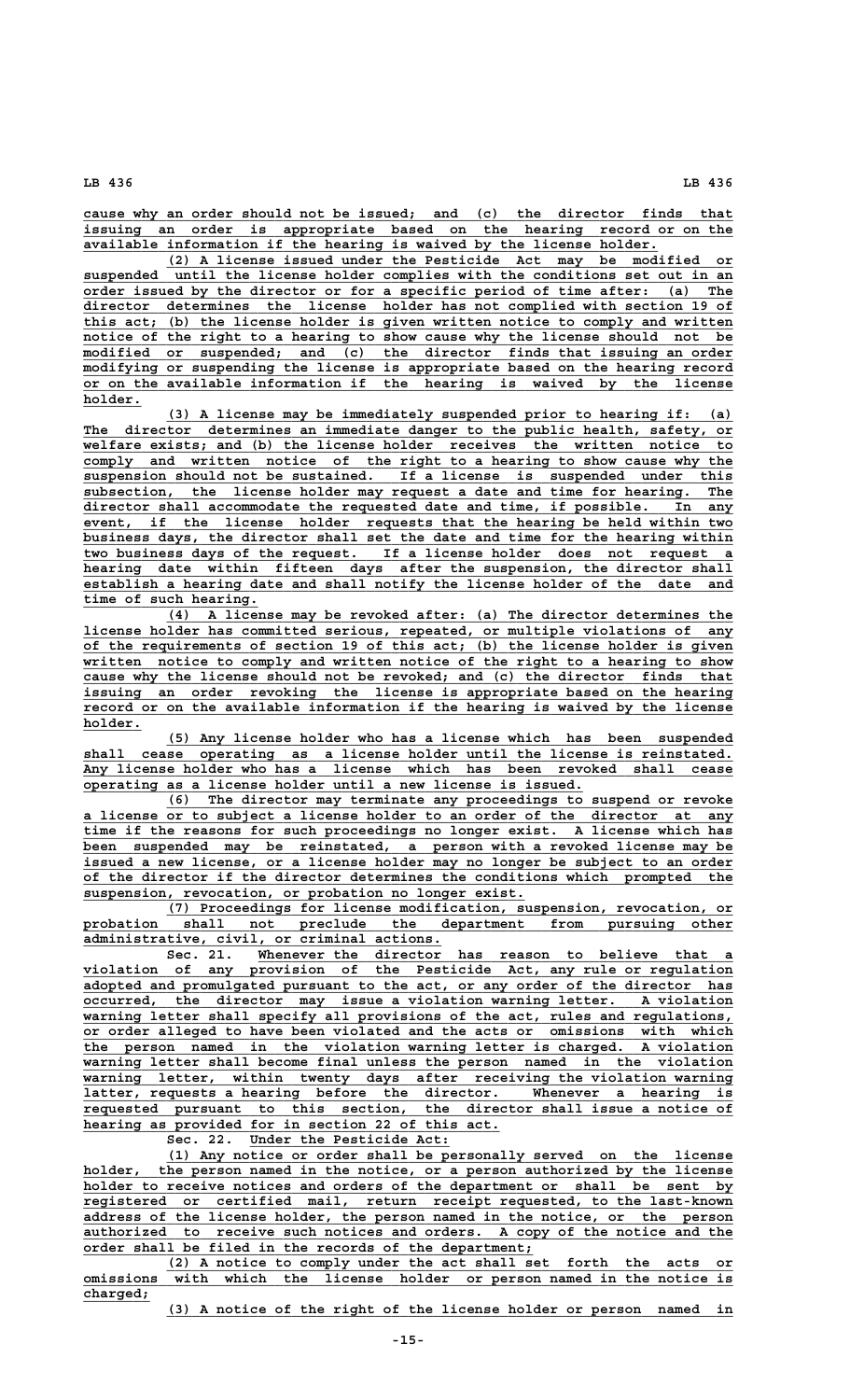**\_\_\_\_\_\_\_\_\_\_\_\_\_\_\_\_\_\_\_\_\_\_\_\_\_\_\_\_\_\_\_\_\_\_\_\_\_\_\_\_\_\_\_\_\_\_\_\_\_\_\_\_\_\_\_\_\_\_\_\_\_\_\_\_\_\_\_\_\_\_\_\_\_\_\_\_\_\_ the notice to a hearing shall set forth the time and place of the hearing \_\_\_\_\_\_\_\_\_\_\_\_\_\_\_\_\_\_\_\_\_\_\_\_\_\_\_\_\_\_\_\_\_\_\_\_\_\_\_\_\_\_\_\_\_\_\_\_\_\_\_\_\_\_\_\_\_\_\_\_\_\_\_\_\_\_\_\_\_\_\_\_\_\_\_\_\_\_ except as provided in subsection (3) of section 20 of this act. A notice of**  $\frac{1}{2}$  such right to a hearing shall include notice that the right to a hearing may  **\_\_\_\_\_\_\_\_\_\_\_\_\_\_\_\_\_\_\_\_\_\_\_\_\_\_\_\_\_\_\_\_\_\_\_\_\_\_\_\_\_\_\_\_\_\_\_\_\_\_\_\_\_\_\_\_\_\_\_\_\_\_\_\_\_\_\_\_\_\_\_\_\_\_\_\_\_\_ be waived pursuant to subsection (5) of this section. A notice of the right \_\_\_\_\_\_\_\_\_\_\_\_\_\_\_\_\_\_\_\_\_\_\_\_\_\_\_\_\_\_\_\_\_\_\_\_\_\_\_\_\_\_\_\_\_\_\_\_\_\_\_\_\_\_\_\_\_\_\_\_\_\_\_\_\_\_\_\_\_\_\_\_\_\_\_\_\_\_ to a hearing shall include notice of the potential actions that may be taken \_\_\_\_\_\_\_\_\_\_\_\_\_\_\_\_\_\_\_\_\_\_\_\_\_\_\_\_\_\_\_\_\_\_\_\_\_\_\_\_\_\_\_\_\_\_\_\_\_\_\_\_\_\_\_\_\_ against the license holder or person named in the notice;**

 **\_\_\_\_\_\_\_\_\_\_\_\_\_\_\_\_\_\_\_\_\_\_\_\_\_\_\_\_\_\_\_\_\_\_\_\_\_\_\_\_\_\_\_\_\_\_\_\_\_\_\_\_\_\_\_\_\_\_\_\_\_\_\_\_\_\_\_\_ (4) The hearings shall be conducted by the director at the time and \_\_\_\_\_\_\_\_\_\_\_\_\_\_\_\_\_\_\_\_\_\_\_\_\_\_\_\_\_\_\_\_\_\_\_\_\_\_\_\_\_\_\_\_\_\_\_\_\_\_\_\_\_\_\_\_\_\_\_\_\_\_\_\_\_\_\_\_\_\_\_\_\_\_\_\_\_\_ place he or she designates. The director shall make a final finding based \_\_\_\_\_\_\_\_\_\_\_\_\_\_\_\_\_\_\_\_\_\_\_\_\_\_\_\_\_\_\_\_\_\_\_\_\_\_\_\_\_\_\_\_\_\_\_\_\_\_\_\_\_\_\_\_\_\_\_\_\_\_\_\_\_\_\_\_\_\_\_\_\_\_\_\_\_\_ upon the complete hearing record and issue an order. If the director has \_\_\_\_\_\_\_\_\_\_\_\_\_\_\_\_\_\_\_\_\_\_\_\_\_\_\_\_\_\_\_\_\_\_\_\_\_\_\_\_\_\_\_\_\_\_\_\_\_\_\_\_\_\_\_\_\_\_\_\_\_\_\_\_\_\_\_\_\_\_\_\_\_\_\_\_\_\_ suspended a license pursuant to subsection (3) of section 20 of this act, the \_\_\_\_\_\_\_\_\_\_\_\_\_\_\_\_\_\_\_\_\_\_\_\_\_\_\_\_\_\_\_\_\_\_\_\_\_\_\_\_\_\_\_\_\_\_\_\_\_\_\_\_\_\_\_\_\_\_\_\_\_\_\_\_\_\_\_\_\_\_\_\_\_\_\_\_\_\_ director shall sustain, modify, or rescind the order. All hearings shall be \_\_\_\_\_\_\_\_\_\_\_\_\_\_\_\_\_\_\_\_\_\_\_\_\_\_\_\_\_\_\_\_\_\_\_\_\_\_\_\_\_\_\_\_\_\_\_\_\_\_\_\_ in accordance with the Administrative Procedure Act;**

 **\_\_\_\_\_\_\_\_\_\_\_\_\_\_\_\_\_\_\_\_\_\_\_\_\_\_\_\_\_\_\_\_\_\_\_\_\_\_\_\_\_\_\_\_\_\_\_\_\_\_\_\_\_\_\_\_\_\_\_\_\_\_\_\_\_\_\_\_ (5) A license holder or person named in the notice shall be deemed** to waive the right to a hearing if such license holder or person does not come  **\_\_\_\_\_\_\_\_\_\_\_\_\_\_\_\_\_\_\_\_\_\_\_\_\_\_\_\_\_\_\_\_\_\_\_\_\_\_\_\_\_\_\_\_\_\_\_\_\_\_\_\_\_\_\_\_\_\_\_\_\_\_\_\_\_\_\_\_\_\_\_\_\_\_\_\_\_\_ to the hearing at the time and place set forth in the notice described in \_\_\_\_\_\_\_\_\_\_\_\_\_\_\_\_\_\_\_\_\_\_\_\_\_\_\_\_\_\_\_\_\_\_\_\_\_\_\_\_\_\_\_\_\_\_\_\_\_\_\_\_\_\_\_\_\_\_\_\_\_\_\_\_\_\_\_\_\_\_\_\_\_\_\_\_\_\_ subsection (3) of this section without requesting the director at least two** days before the designated time to change the time and place for the hearing,  **\_\_\_\_\_\_\_\_\_\_\_\_\_\_\_\_\_\_\_\_\_\_\_\_\_\_\_\_\_\_\_\_\_\_\_\_\_\_\_\_\_\_\_\_\_\_\_\_\_\_\_\_\_\_\_\_\_\_\_\_\_\_\_\_\_\_\_\_\_\_\_\_\_\_\_\_\_\_ except that before an order of the director becomes final, the director may \_\_\_\_\_\_\_\_\_\_\_\_\_\_\_\_\_\_\_\_\_\_\_\_\_\_\_\_\_\_\_\_\_\_\_\_\_\_\_\_\_\_\_\_\_\_\_\_\_\_\_\_\_\_\_\_\_\_\_\_\_\_\_\_\_\_\_\_\_\_\_\_\_\_\_\_\_\_ designate a different time and place for the hearing if the license holder or** person named in the notice shows the director that he or she had a justifiable  **\_\_\_\_\_\_\_\_\_\_\_\_\_\_\_\_\_\_\_\_\_\_\_\_\_\_\_\_\_\_\_\_\_\_\_\_\_\_\_\_\_\_\_\_\_\_\_\_\_\_\_\_\_\_\_\_\_\_\_\_\_\_\_\_\_\_\_\_\_\_\_\_\_\_\_\_\_\_ reason for not coming to the hearing and not timely requesting a change in the \_\_\_\_\_\_\_\_\_\_\_\_\_\_\_\_\_\_\_\_\_\_\_\_\_\_\_\_\_\_\_\_\_\_\_\_\_\_\_\_\_\_\_\_\_\_\_\_\_\_\_\_\_\_\_\_\_\_\_\_\_\_\_\_\_\_\_\_\_\_\_\_\_\_\_\_\_\_ time and place for such hearing. If the license holder or person named in the \_\_\_\_\_\_\_\_\_\_\_\_\_\_\_\_\_\_\_\_\_\_\_\_\_\_\_\_\_\_\_\_\_\_\_\_\_\_\_\_\_\_\_\_\_\_\_\_\_\_\_\_\_\_\_\_\_\_\_\_\_\_\_\_\_\_\_\_\_\_\_\_\_\_\_\_\_\_ notice waives the right to a hearing, the director shall make a final finding \_\_\_\_\_\_\_\_\_\_\_\_\_\_\_\_\_\_\_\_\_\_\_\_\_\_\_\_\_\_\_\_\_\_\_\_\_\_\_\_\_\_\_\_\_\_\_\_\_\_\_\_\_\_\_\_\_\_\_\_\_\_\_\_\_\_\_\_\_\_\_\_\_\_\_\_\_\_ based upon the available information and issue an order. If the director has \_\_\_\_\_\_\_\_\_\_\_\_\_\_\_\_\_\_\_\_\_\_\_\_\_\_\_\_\_\_\_\_\_\_\_\_\_\_\_\_\_\_\_\_\_\_\_\_\_\_\_\_\_\_\_\_\_\_\_\_\_\_\_\_\_\_\_\_\_\_\_\_\_\_\_\_\_\_ suspended a license pursuant to subsection (3) of section 20 of this act, the**  $\frac{discrete}{in}$  shall sustain, modify, or rescind the order; and

 **\_\_\_\_\_\_\_\_\_\_\_\_\_\_\_\_\_\_\_\_\_\_\_\_\_\_\_\_\_\_\_\_\_\_\_\_\_\_\_\_\_\_\_\_\_\_\_\_\_\_\_\_\_\_\_\_\_\_\_\_\_\_\_\_\_\_\_\_ (6) Any person aggrieved by the finding of the director has ten days \_\_\_\_\_\_\_\_\_\_\_\_\_\_\_\_\_\_\_\_\_\_\_\_\_\_\_\_\_\_\_\_\_\_\_\_\_\_\_\_\_\_\_\_\_\_\_\_\_\_\_\_\_\_\_\_\_\_\_\_\_\_\_\_\_\_\_\_\_\_\_\_\_\_\_\_\_\_ after the entry of the director's order to request a new hearing if such** person can show that a mistake of fact has been made which affected the  **\_\_\_\_\_\_\_\_\_\_\_\_\_\_\_\_\_\_\_\_\_\_\_\_\_\_\_\_\_\_\_\_\_\_\_\_\_\_\_\_\_\_\_\_\_\_\_\_\_\_\_\_\_\_\_\_\_\_\_\_\_\_\_\_\_\_\_\_\_\_\_\_\_\_\_\_\_\_ director's determination. An order of the director becomes final upon the \_\_\_\_\_\_\_\_\_\_\_\_\_\_\_\_\_\_\_\_\_\_\_\_\_\_\_\_\_\_\_\_\_\_\_\_\_\_\_\_\_\_\_\_\_\_\_\_\_\_\_\_\_\_\_\_\_\_\_\_\_\_\_\_\_\_\_\_\_\_\_\_\_\_\_\_\_\_ expiration of ten days after the entry of the order if no request for a new \_\_\_\_\_\_\_\_\_\_\_\_\_\_\_\_ hearing is made.**

**Sec. 23. Section 2-2645, Reissue Revised Statutes of Nebraska, is amended to read:**

2-2645. (1) A person claiming damages from a pesticide application  **\_\_\_ ————————— \_\_\_\_\_\_ use may file with the department a written statement report claiming that the person has been damaged. The report shall be filed as soon as possible following the day of the alleged occurrence.**

 **—— \_\_\_\_\_\_\_\_\_\_\_\_\_\_\_\_\_\_\_\_\_\_\_\_\_\_\_\_\_\_\_\_\_\_\_\_\_\_\_\_\_\_\_\_\_\_\_\_\_\_\_\_\_\_\_\_\_\_\_ (2) On Except as otherwise provided in the Pesticide Act, upon receipt of a report if the department has reasonable cause to believe that a ————————— ——— \_\_\_ violation of the Pesticide Act act has occurred, it shall investigate such report to determine if any violation has occurred and if any further enforcement action shall be taken under the act. The department is not \_\_\_\_\_\_\_\_\_\_\_\_\_\_\_\_\_\_\_\_\_ \_\_\_\_\_\_\_\_\_\_\_\_\_\_\_\_\_\_\_\_\_\_\_\_\_\_\_\_\_\_\_\_\_\_\_\_\_\_\_\_\_\_\_\_\_\_\_\_\_\_\_\_\_\_\_\_\_\_\_\_\_\_\_\_\_\_\_\_\_\_\_\_\_\_\_\_\_\_ required to investigate any complaint that the department determines is made** more than ninety days after the person complaining knew of the damages, is  **\_\_\_\_\_\_\_\_\_\_\_\_\_\_\_\_\_\_\_\_\_\_\_\_\_\_\_\_\_\_\_\_\_\_\_\_\_\_\_\_\_\_\_\_\_\_\_\_\_\_\_\_\_\_\_\_\_\_\_\_\_\_\_\_\_ ——— \_\_\_\_\_ outside the scope of the Pesticide Act, or is frivolous or minor. The If a \_\_\_\_\_\_\_\_\_\_\_\_\_\_\_\_\_\_\_\_\_\_\_\_\_\_\_\_\_\_ complaint is investigated, the department shall notify the licensee, owner, or** lessee of the <del>land</del> property on which the alleged act occurred and any other **person who may be charged with responsibility for the damages claimed. The department shall furnish copies of the report to such licensee, owner, lessee,** or other person on upon written request.

**(3) The department shall inspect damages whenever possible and shall report its findings to the person claiming damage and to the person alleged to have caused the damage. The claimant shall permit the department and the** licensee to observe, within reasonable hours, the land or nontarget organism  **\_\_\_\_\_\_\_\_ property alleged to have been damaged.**

**(4) Failure to file a report shall not bar maintenance of a civil or criminal action. If a person fails to file a report and is the only person —— ——————————— claiming injury from the particular use or application of a pesticide, the department may, if in the public interest, refuse to hold a hearing for the denial, suspension, or revocation of a license issued under the act to the person alleged to have caused the damage.**

**Sec. 24. Section 2-2646, Reissue Revised Statutes of Nebraska, is amended to read:**

**2-2646. It shall be unlawful for any person:**

**(1) To distribute within the state or deliver for transportation or transport in intrastate commerce or between points within this state through a point outside this state, any of the following:**

**(a) A pesticide that has not been registered or whose registration has been canceled or suspended under the Pesticide Act;**

**(b) A pesticide that has a claim, a direction for its use, or labeling that differs from the representations made in connection with its**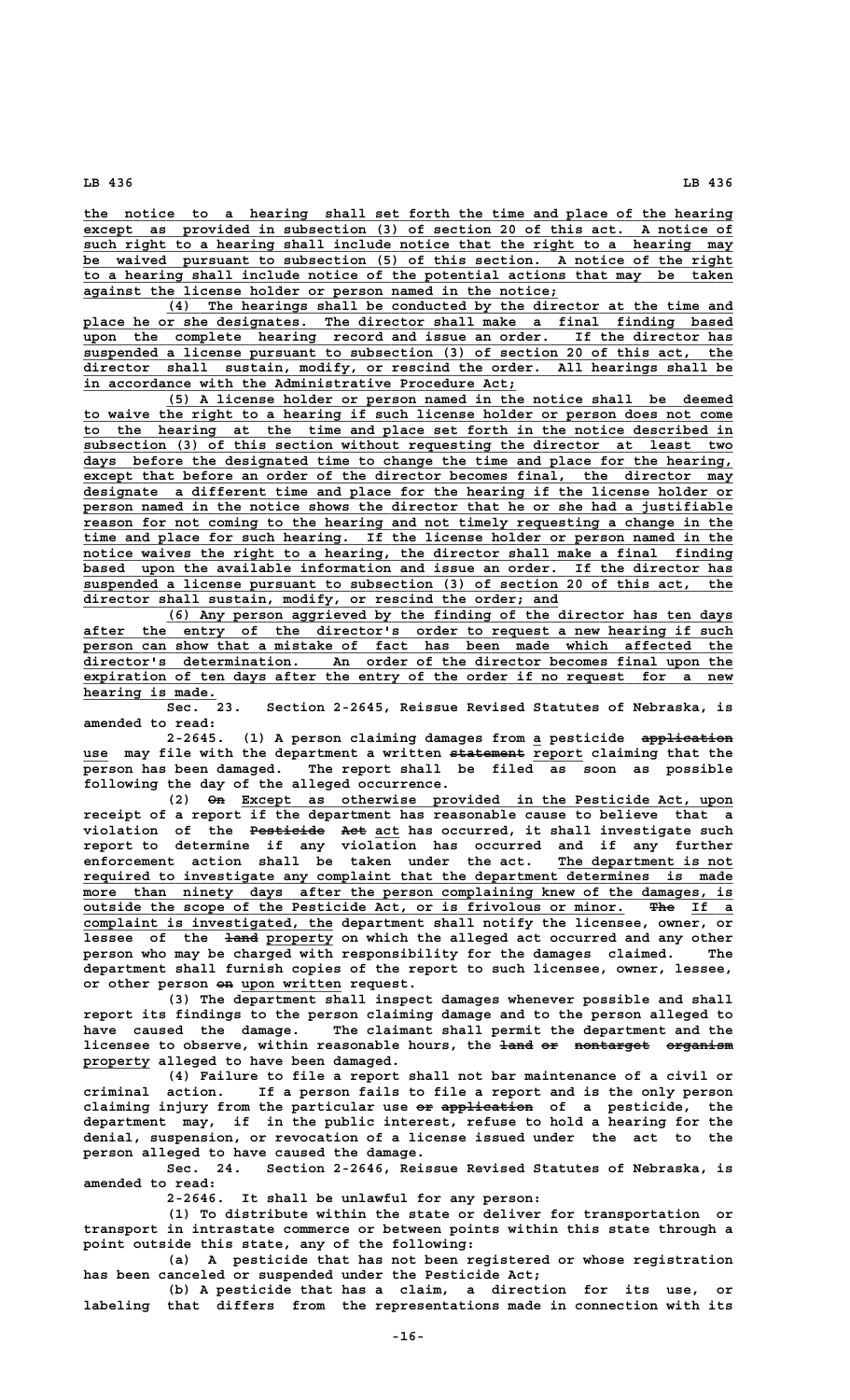**registration;**

**(c) A pesticide that is not in the registrant's or manufacturer's unbroken immediate container and that is not labeled with the information and in the manner required by the act and any regulations adopted under the act;**

**(d) A pesticide that is adulterated;**

**(e) A pesticide or device that is misbranded;**

**(f) A pesticide in a container that is unsafe due to damage;**

**(g) A pesticide which differs from its composition as registered; or (h) A pesticide that has not been colored or discolored as required by the Pesticide Act or the federal act;**

**(2) To detach, alter, deface, or destroy, wholly or in part, any label or labeling provided for by the Pesticide Act or a rule or regulation adopted under the act;**

**(3) To add any substance to or take any substance from a pesticide in a manner that may defeat the purpose of the act or any rule or regulation adopted and promulgated under the act;**

**(4) To use or cause to be used a pesticide contrary to the act, to the labeling of the pesticide, or to a rule or regulation of the department limiting the use of the pesticide, except that it shall not be unlawful to:\_**

 **————— \_\_\_ (a) apply Use a pesticide at any dosage, concentration, or frequency** less than that specified or recommended on the labeling <del>unless</del> if the labeling **specifically prohibits does not specifically prohibit deviation from the ———————————— ————————— \_\_\_\_\_\_\_\_\_\_\_\_\_\_\_\_\_\_\_\_\_\_\_\_\_\_\_\_\_\_\_\_\_ \_\_\_\_\_\_\_\_\_\_\_\_\_\_\_ \_\_\_\_\_\_\_\_\_\_ specified or recommended dosage, concentration, or frequency or, if the \_\_\_\_\_\_\_\_\_\_\_\_\_\_\_\_\_\_\_\_\_\_\_\_\_\_\_\_\_\_\_\_\_\_\_\_\_\_\_\_\_\_\_\_\_\_\_\_\_\_\_\_\_\_\_\_\_\_\_\_\_\_\_\_\_\_\_\_\_\_\_\_\_\_\_\_\_\_ pesticide is a termiticide, it is not used at a rate below the minimum \_\_\_\_\_\_\_\_\_\_\_\_\_\_\_\_\_\_\_\_\_\_\_\_\_\_\_\_\_\_\_\_\_\_\_\_\_\_\_\_\_\_\_\_\_\_\_\_\_\_\_\_\_\_\_\_\_\_\_\_\_\_\_\_\_\_\_\_\_\_\_\_\_\_\_\_\_\_ concentration specified or recommended on the label for preconstruction treatments; \_\_\_\_\_\_\_\_\_\_\_**

(b) Use  $\tau$   $\leftarrow$   $\leftarrow$   $\leftarrow$   $\leftarrow$   $\leftarrow$   $\leftarrow$   $\leftarrow$   $\leftarrow$   $\leftarrow$   $\leftarrow$   $\leftarrow$   $\leftarrow$   $\leftarrow$   $\leftarrow$   $\leftarrow$   $\leftarrow$   $\leftarrow$   $\leftarrow$   $\leftarrow$   $\leftarrow$   $\leftarrow$   $\leftarrow$   $\leftarrow$   $\leftarrow$   $\leftarrow$   $\leftarrow$   $\leftarrow$   $\leftarrow$   $\leftarrow$   $\leftarrow$   $\leftarrow$   $\leftarrow$   $\leftarrow$   $\leftarrow$   $\leftarrow$  **——————————— \_\_\_ —— \_\_\_ specified on the labeling if the application use is to for the crop, animal,** or site specified or recommended on the labeling<sub>7</sub> unless and the labeling  $\overline{\text{specifically states}}$  are  $\overline{\text{de}}$  and  $\overline{\text{e}}$  and  $\overline{\text{specifically states}}$  that the pesticide may be used only for the pests specified or recommended on the labeling<sub>i</sub>

 $(c)$  Employ  $\tau$   $\leftarrow$   $\leftarrow$  employ any method of application use not prohibited by the labeling unless if (i) the labeling does not specifically state  **———————————— —————— ——————— \_\_\_\_ specifically states that the product may be applied used only by the methods** specified or recommended on the labeling,  $\left\{\frac{d}{dt}\right\}$  mix (ii) the method of use is consistent with the method specified on labeling, and (iii) the method of use  **\_\_\_\_\_\_\_\_\_\_\_\_\_\_\_\_\_\_\_\_\_\_\_\_\_\_\_\_\_\_\_\_\_\_\_\_\_\_\_\_\_\_\_\_\_\_\_\_\_\_\_\_\_\_\_\_\_\_\_\_\_\_\_\_\_\_\_\_\_\_\_\_\_\_\_\_\_\_ does not more than minimally increase the exposure of the pesticide to humans \_\_\_\_\_\_\_\_\_\_\_\_\_\_\_\_\_\_\_ or the environment;**

 **\_\_\_\_\_\_\_ (d) Mix a pesticide or pesticides with a fertilizer when such**  $\texttt{mixture is not prohibited by the labeling_\tau~\{\textcolor{red}{\epsilon}\}} \text{~use} \text{~is which} \text{~is}$  **\_\_\_\_\_\_\_\_\_\_\_\_\_\_\_\_\_\_\_\_\_\_\_\_\_\_\_\_\_\_\_\_\_\_\_\_\_\_\_\_\_\_\_\_\_\_\_\_\_\_\_\_\_\_\_\_\_\_\_\_\_\_\_\_\_\_\_\_\_\_\_\_\_\_\_\_\_\_ consistent with the method of application specified or recommended on the**  $labeleding$  and does not more than minimally increase the exposure of the  **\_\_\_\_\_\_\_\_\_\_\_\_\_\_\_\_\_\_\_\_\_\_\_\_\_\_\_\_\_\_\_\_\_\_\_\_\_\_\_ pesticide to humans or the environment;**

 **\_\_\_\_\_\_\_ (e) Use a pesticide in conformance with section 136c, 136p, or 136v \_\_\_\_ of the federal act or section 2-2626; or**

> (f) Use  $\tau$   $\leftrightarrow$   $\leftarrow$   $\leftarrow$   $\leftarrow$   $\bullet$   $\bullet$   $\leftarrow$  a pesticide in a manner that the director **determines to be consistent with the purposes of the Pesticide Act;**

 **\_\_\_\_\_\_\_\_\_\_\_\_\_\_\_\_\_\_\_\_\_\_\_\_\_\_\_\_\_\_\_\_\_\_\_\_\_\_\_\_\_\_\_\_\_\_\_\_\_\_\_\_\_\_\_\_\_\_\_\_\_\_\_\_ (5) To use a pesticide at any dosage, concentration, or frequency \_\_\_\_\_\_\_\_\_\_\_\_\_\_\_\_\_\_\_\_\_\_\_\_\_\_\_\_\_\_\_\_\_\_\_\_\_\_\_\_\_\_\_\_\_\_\_\_\_\_\_\_\_\_\_\_\_\_\_\_\_\_\_\_\_\_\_\_\_\_\_\_\_\_\_\_\_\_ greater than specified or recommended on the labeling unless the labeling \_\_\_\_\_\_\_\_\_\_\_\_\_\_\_\_\_\_\_\_\_\_\_\_\_\_\_\_\_\_\_\_\_\_\_\_\_\_\_\_\_\_\_\_\_\_\_\_\_\_\_\_\_\_\_ allows the greater dosage, concentration, or frequency;**

 **\_\_\_ (6) To handle, transport, store, display, or distribute a pesticide** in a manner that violates any provision of the aet Pesticide Act or a rule or **regulation adopted and promulgated under the act;**

 **——— \_\_\_ \_\_\_\_\_\_\_\_\_\_\_\_\_\_\_\_\_\_\_\_\_\_ \_ ——— (6) (7) To use, cause to be used, dispose, of, discard, or store a pesticide or pesticide container in a manner that the person knows or should know is:**

 **\_\_\_\_\_\_\_\_\_\_\_\_\_\_\_\_\_\_\_\_\_ (a) Likely to adversely affect or cause injury to humans, the environment, vegetation, crops, livestock, wildlife, or pollinating insects;**

**(b) Likely to pollute a water supply or waterway; or**

**(c) A violation of the Environmental Protection Act as the act \_\_\_\_\_\_\_\_\_\_ \_\_\_\_\_\_\_\_\_\_\_\_\_\_\_\_\_\_\_\_\_\_\_\_\_\_\_\_\_\_\_\_\_\_\_\_\_\_\_\_\_\_\_\_\_\_\_\_\_\_\_\_\_\_\_\_\_\_\_\_\_\_\_\_\_\_\_\_\_\_\_\_\_\_\_\_\_\_ existed on the effective date of this act or a rule or regulation adopted and \_\_\_\_\_\_\_\_\_\_\_\_\_\_\_\_\_\_\_\_\_\_\_\_\_\_\_\_\_\_\_ promulgated pursuant to the act;**

 **——— \_\_\_ (7) (8) To use for the person's advantage or reveal, other than to a properly designated state or federal official or employee, to a physician, or** in <u>an</u> emergency to a pharmacist or other qualified person for the preparation **of an antidote, any information relating to pesticide formulas, trade secrets, or commercial or financial information acquired under the Pesticide Act and marked as privileged or confidential by the registrant;**

 **——— \_\_\_ \_\_\_\_\_\_\_\_ (8) (9) To commit an act for which a licensed certified applicator's license may be suspended, modified, revoked, or placed on probation under section 2-2644 the Pesticide Act;** 

 **——— \_\_\_\_ (9) (10) To knowingly or intentionally use, cause to be used,**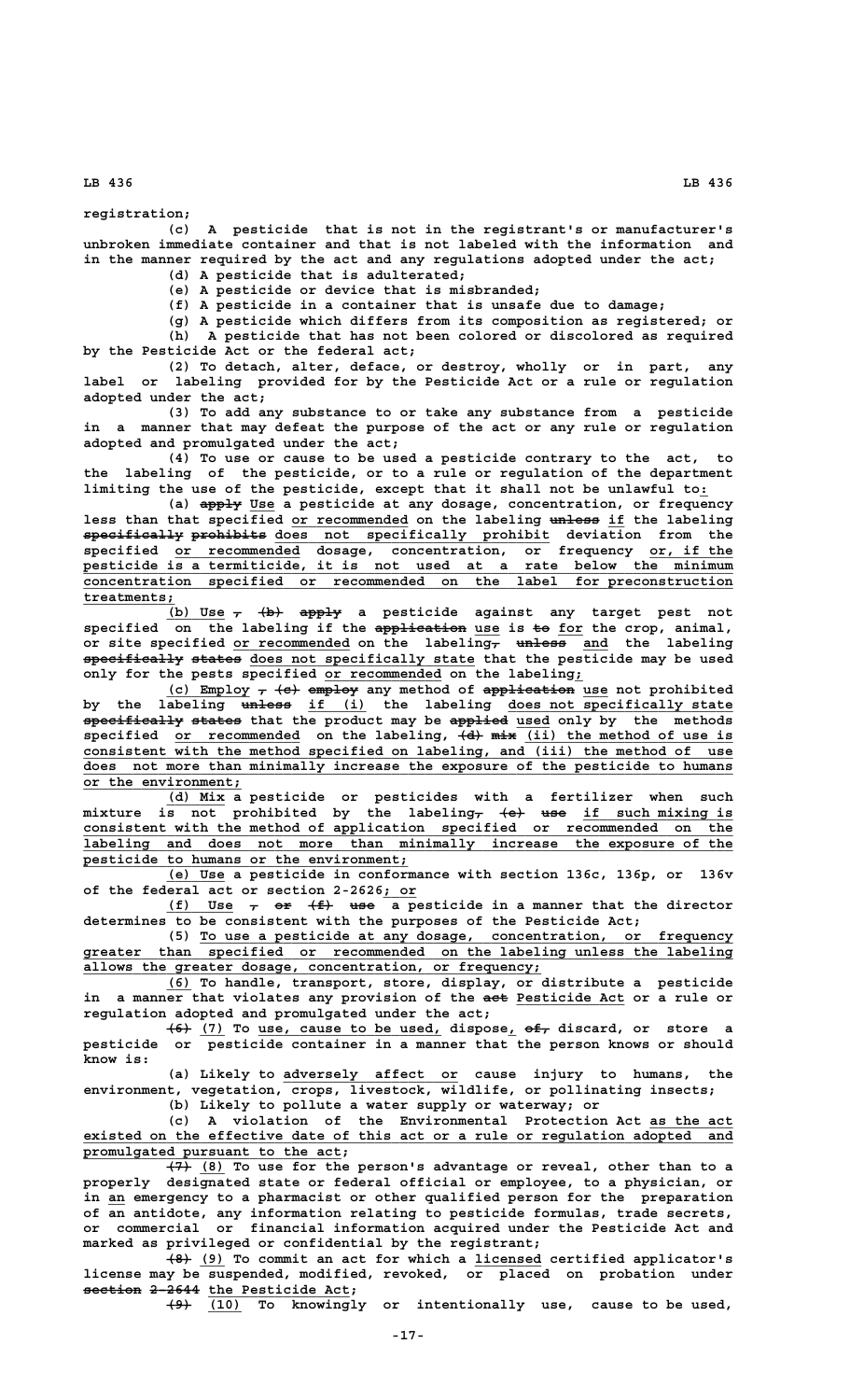**handle, store, or dispose of a pesticide in a manner that causes bodily injury to a human or that pollutes ground water, surface water, or a water supply;**

 **———— \_\_\_\_ (10) (11) To fail to pay all fees and penalties as prescribed by the act and the rules and regulations adopted and promulgated pursuant to the act;**

 $\overline{(11)}$   $\overline{(12)}$  To refuse fail to keep and or refuse to make available for **examination and copying by the department all books, papers, records, and other information necessary for the enforcement of the act;**

 **———— \_\_\_\_ (12) (13) To hinder, obstruct, or refuse to assist the director in the performance of his or her duties;**

 **———— \_\_\_\_ \_\_\_\_\_\_\_\_\_\_\_\_\_ (13) (14) To violate any state management plan or pesticide**  $\frac{management}$  plan developed or approved by the department;

 **———— \_\_\_\_ (14) (15) To distribute or advertise any restricted-use pesticide for some other purpose other than in accordance with the Pesticide Act and the federal act;**

 **———— \_\_\_\_ (15) (16) To use any pesticide which is under an experimental-use permit which is contrary to the provisions of such permit;**

 **———— \_\_\_\_ (16) (17) To fail to follow any order of the department;**

 **\_\_\_\_\_\_\_\_\_\_\_\_\_\_\_\_\_\_\_\_\_\_\_\_\_\_\_\_\_\_\_\_\_\_\_\_\_\_\_\_\_\_\_\_\_\_\_\_\_\_\_\_\_\_\_\_\_\_\_\_\_\_\_\_\_\_\_\_ (18) To knowingly or intentionally use, cause to be used, handle, \_\_\_\_\_\_\_\_\_\_\_\_\_\_\_\_\_\_\_\_\_\_\_\_\_\_\_\_\_\_\_\_\_\_\_\_\_\_\_\_\_\_\_\_\_\_\_\_\_\_\_\_\_\_\_\_\_\_\_\_\_\_\_\_\_\_\_\_\_\_\_\_\_\_\_\_\_\_ store, or dispose of a pesticide on property without the permission of the**  $\overline{\text{owner or lawful team}}$ ;

 **\_\_\_\_ ———— (19) (17) To knowingly falsify all or part of any application for registration or licensing or any other records required to be maintained pursuant to the Pesticide Act; and**

 **\_\_\_\_ ———— (20) (18) To violate any other provision of the act.**

**Sec. 25. Section 2-2649, Reissue Revised Statutes of Nebraska, is amended to read:**

**2-2649. Whenever the director has reason to believe that any person** has violated any provision of the Pesticide Act<sub>1</sub> or any rule or regulation **adopted and promulgated pursuant to the act, or any order of the department, \_\_\_\_\_\_\_\_\_\_\_\_\_\_\_\_\_\_\_\_\_\_\_\_\_\_\_\_\_\_\_\_\_ \_\_\_\_\_\_\_\_\_\_\_\_\_\_\_\_\_\_\_\_\_\_\_\_\_\_\_\_\_\_\_\_\_\_\_\_\_\_\_\_\_\_\_\_\_\_\_\_\_\_\_\_\_\_\_\_\_\_\_\_\_\_\_\_\_\_\_\_\_\_\_\_\_\_\_\_\_\_ the director may issue a notice of hearing as provided for in section 22 of** this act a hearing notice may be issued requiring the person to appear before **the director (1) to show cause why an order should not be entered requiring such person to cease and desist from the violation charged. If after a hearing the director finds such person to be in violation of the act or the rules and regulations, he or she shall enter an order requiring the person to cease and desist from the specific act, practice, or omission, (2) to determine whether an administrative fine should be imposed or levied against the person pursuant to subdivision (8) of section 2-2626, or (3) to determine** whether the license of such person should be suspended, modified, placed on  $p$ robation, revoked, or denied. Proceedings initiated pursuant to this section shall not preclude the department from pursuing other administrative, civil,  **\_\_\_\_\_\_\_\_\_\_\_\_\_\_\_\_\_\_\_\_ or criminal actions.**

 $\overline{\text{Such hearing notice shall}}$  and  $\overline{\text{shell}}$  and  $\overline{\text{ferb}}$  the  $\overline{\text{alleged violation}}$ , the time and place of the hearing, and the action being considered at such hearing. The hearing shall be conducted as a contested case under the Administrative Procedure Act. Wotice of the hearing shall be by certified mail, return  $\texttt{received} \texttt{recovery} \texttt{personal} \texttt{server} \texttt{m}$  alleged violator.

**Sec. 26. Section 81-2,173, Reissue Revised Statutes of Nebraska, is amended to read:**

**81-2,173. (1) The department shall issue certificates stating that an apiary is apparently free from infectious or contagious diseases, parasites, or pests after inspecting the apiary when such apiary is apparently free from such diseases, parasites, and pests and upon payment of the certificate fee provided for in section 81-2,174. Such certificate shall also state the date of inspection and shall continue in force for one year unless revoked for cause.**

(2) Any person who sells or offers for sale twenty-five or more **colonies of bees within Nebraska shall obtain such a certificate. It shall be**  $\text{unlawful for any person to sell or offer }= 2$ colonies of bees, queen bees, used hives, or used beekeeping equipment until a certificate covering them has been granted by the department.

**(3) Any person desiring to sell less than twenty-five colonies of** bees or to ship bees out of Nebraska may request an inspection for his or her **apiary in order to obtain a certificate.**

 **——— \_\_\_ (4) (3) Application for a certificate shall be made in writing before July 1 of each year to the department and shall state the number of colonies to be inspected and the kind of products to be sold or shipped. Any application received after July 1 of each year shall make the applicant liable for the expense of a special trip by the inspector in addition to the certificate fee provided for in section 81-2,174.**

**Sec. 27. Section 81-2,177.01, Reissue Revised Statutes of Nebraska, is amended to read:**